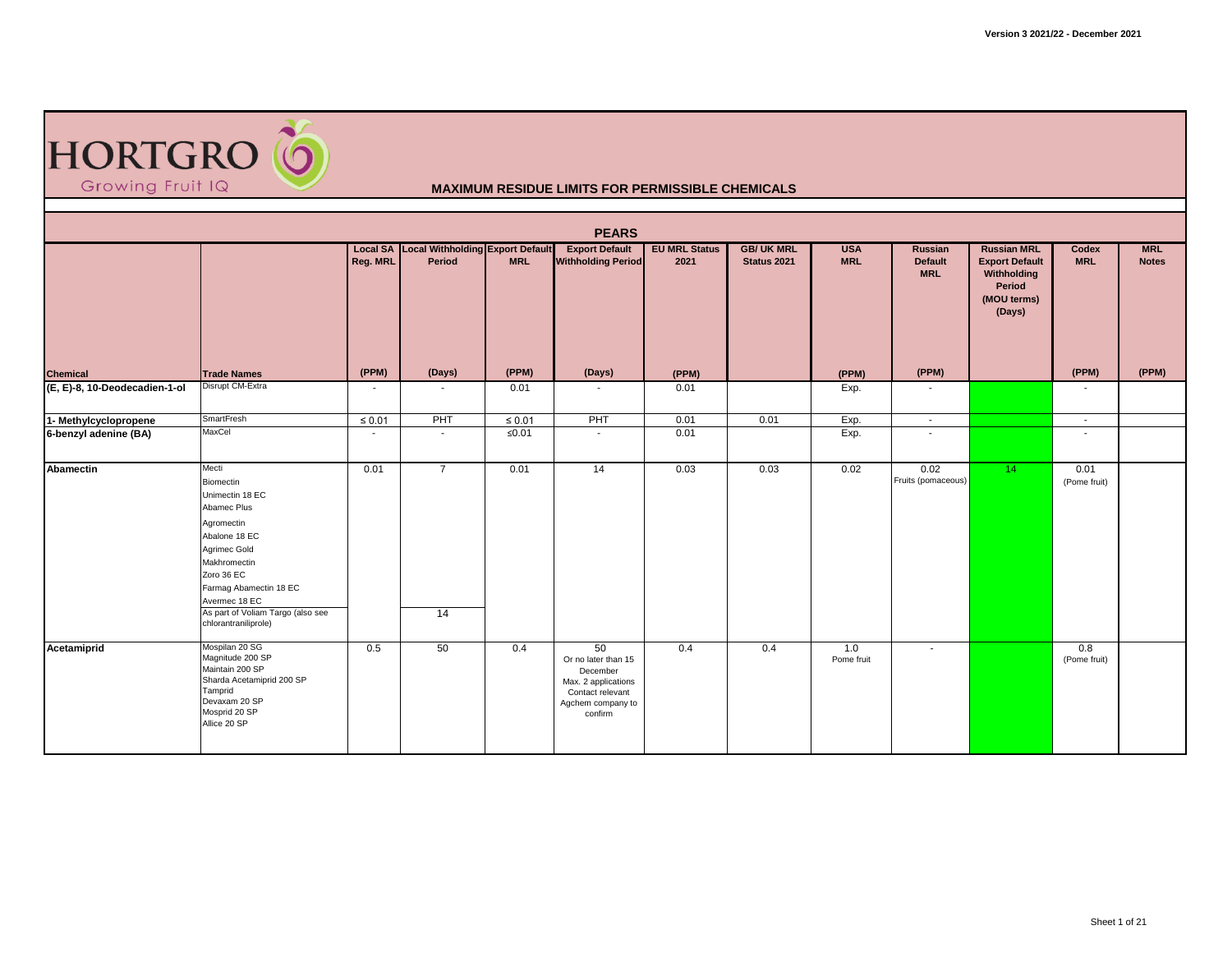

|                          |                                                                                                                  |          |                                                            |            | <b>PEARS</b>                                                                                                                                   |                                   |                                   |                                      |                                         |                                                                                               |                                                                                          |                                  |
|--------------------------|------------------------------------------------------------------------------------------------------------------|----------|------------------------------------------------------------|------------|------------------------------------------------------------------------------------------------------------------------------------------------|-----------------------------------|-----------------------------------|--------------------------------------|-----------------------------------------|-----------------------------------------------------------------------------------------------|------------------------------------------------------------------------------------------|----------------------------------|
|                          |                                                                                                                  | Reg. MRL | <b>Local SA Local Withholding Export Default</b><br>Period | <b>MRL</b> | <b>Export Default</b><br><b>Withholding Period</b>                                                                                             | <b>EU MRL Status</b><br>2021      | <b>GB/ UK MRL</b><br>Status 2021  | <b>USA</b><br><b>MRL</b>             | Russian<br><b>Default</b><br><b>MRL</b> | <b>Russian MRL</b><br><b>Export Default</b><br>Withholding<br>Period<br>(MOU terms)<br>(Days) | Codex<br><b>MRL</b>                                                                      | <b>MRL</b><br><b>Notes</b>       |
| <b>Chemical</b>          | <b>Trade Names</b>                                                                                               | (PPM)    | (Days)                                                     | (PPM)      | (Days)                                                                                                                                         | (PPM)                             |                                   | (PPM)                                | (PPM)                                   |                                                                                               | (PPM)                                                                                    | (PPM)                            |
| Acetamiprid<br>$\ddot{}$ | Cormoran 180 EC                                                                                                  | 0.5      | 28<br>Maximum 3<br>applications per<br>season              | 0.4        | 28<br>Maximum 3<br>applications per<br>season                                                                                                  | 0.4                               | 0.4                               | 1.0                                  |                                         |                                                                                               | 0.8<br>(Pome fruit)                                                                      |                                  |
| Novaluron                |                                                                                                                  |          |                                                            | 0.5        |                                                                                                                                                | 3.0                               | 3.0                               | 3.0                                  | 3.0<br>Fruits (pomaceous)               |                                                                                               | 3.0<br>(Pome fruit)                                                                      |                                  |
| Alpha-cypermethrin       | Sentry EC<br>Alpha-Thrin 100 SC<br>Polytrin Super<br>Avalanche<br>Fastac SC<br>Alphathrin<br>Farmag Cypermethrin | 0.5      | 14                                                         | 0.5        | 14                                                                                                                                             | 1.0<br>(Cypermethrin/<br>isomers) | 1.0<br>(Cypermethrin/<br>isomers) | 2.0<br>(Pome fruit,<br>cypermethrin) | $\overline{\phantom{a}}$                |                                                                                               | 0.7<br>(Pome fruit, as<br>cypermethrin<br>including alpha-<br>and zeta-<br>cypermethrin) | Oman restricted<br>use           |
| Azadirachtin             | NeemAzal<br>Bioneem                                                                                              | 0.01     | 24 hrs.                                                    | 0.01       | 24 hrs<br>No more than 5<br>applications per<br>season. To be used<br>under conditions<br>where Codling moth is<br>under commercial<br>control | 1.0                               | 1.0                               | Exp.                                 | $\blacksquare$                          |                                                                                               | $\overline{a}$                                                                           |                                  |
| Beauveria bassiana       | Eco-Bb                                                                                                           | Exp.     | $\overline{\phantom{a}}$                                   | Exp.       | $\sim$                                                                                                                                         | 0.01                              | $\sim$                            | $\sim$                               | RNR (Exp.)                              |                                                                                               | $\overline{\phantom{a}}$                                                                 |                                  |
| Benomyl                  | Benomyl<br>Benomyl 500 WP<br>Farmag Benomyl 500 WP                                                               | 3.0      | 14                                                         | 0.2        | Do not use later<br>than one week<br>after full bloom                                                                                          | 0.2                               | 0.2                               | $\blacksquare$                       | 0.075<br>Fruits (pomaceous)             | Do not use later than<br>one week after full<br>bloom                                         | 3.0<br>(Pome fruit, as<br>carbendazim)                                                   | Iran -<br>Oman restricted<br>use |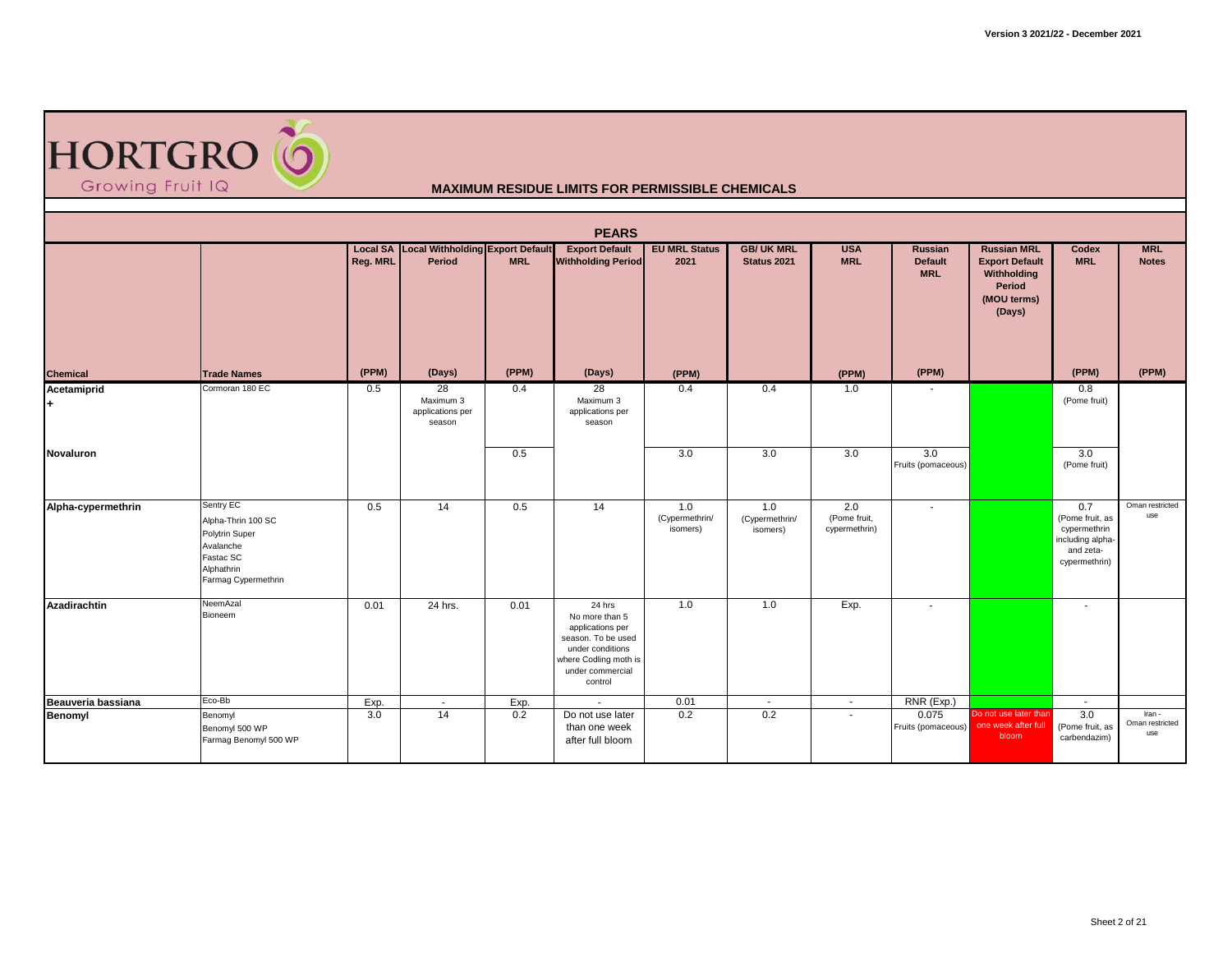

|                                                  |                                                                                                                                                            |          |                                                     |            | <b>PEARS</b>                                       |                                   |                                   |                                                         |                                         |                                                                                               |                                                                                    |                                                                                                                                                 |
|--------------------------------------------------|------------------------------------------------------------------------------------------------------------------------------------------------------------|----------|-----------------------------------------------------|------------|----------------------------------------------------|-----------------------------------|-----------------------------------|---------------------------------------------------------|-----------------------------------------|-----------------------------------------------------------------------------------------------|------------------------------------------------------------------------------------|-------------------------------------------------------------------------------------------------------------------------------------------------|
|                                                  |                                                                                                                                                            | Reg. MRL | Local SA Local Withholding Export Default<br>Period | <b>MRL</b> | <b>Export Default</b><br><b>Withholding Period</b> | <b>EU MRL Status</b><br>2021      | <b>GB/ UK MRL</b><br>Status 2021  | <b>USA</b><br><b>MRL</b>                                | Russian<br><b>Default</b><br><b>MRL</b> | <b>Russian MRL</b><br><b>Export Default</b><br>Withholding<br>Period<br>(MOU terms)<br>(Days) | Codex<br><b>MRL</b>                                                                | <b>MRL</b><br><b>Notes</b>                                                                                                                      |
| <b>Chemical</b>                                  | <b>Trade Names</b>                                                                                                                                         | (PPM)    | (Days)                                              | (PPM)      | (Days)                                             | (PPM)                             |                                   | (PPM)                                                   | (PPM)                                   |                                                                                               | (PPM)                                                                              | (PPM)                                                                                                                                           |
| Beta-cypermethrin                                | Akito                                                                                                                                                      | 0.5      | 14                                                  | 0.5        | 14                                                 | 1.0<br>(Cypermethrin/<br>isomers) | 1.0<br>(Cypermethrin/<br>isomers) | 2.0<br>(Pome fruit,<br>cypermethrin)                    | 0.7<br>Fruits (pomaceous)               |                                                                                               | 0.7<br>(pome, as<br>cypermethrin<br>including alpha-<br>and zeta-<br>cypermethrin) | Oman restricted<br>use                                                                                                                          |
| <b>Bifenthrin</b>                                | Talstar<br>Seizer 80 SC                                                                                                                                    | 0.1      | 60                                                  | 0.01       | Before blossom<br>only                             | 0.01                              | 0.01                              | 0.5                                                     | 0.5<br>Pear                             |                                                                                               | $\sim$                                                                             | Indonesia -<br>Oman prohibited<br>use                                                                                                           |
| <b>Bollworm</b><br>Nucleopolyhedrovirus          | <b>Bolldex</b><br>Graboll<br>Helicovir                                                                                                                     | $\sim$   | $\mathbf 0$                                         | $\sim$     | $\mathbf 0$                                        | No MRL required                   | $\sim$                            | Exp.                                                    | $\blacksquare$                          |                                                                                               | $\overline{\phantom{a}}$                                                           |                                                                                                                                                 |
| <b>Botanical extracts</b><br>(Natural pyrethrin) | Xterminator                                                                                                                                                | 1.0      | $\mathbf 0$                                         | 1.0        | $\mathbf 0$                                        | 1.0                               | 1.0                               | Applied to growing<br>crops Exp./<br>Postharvest<br>1.0 | $\blacksquare$                          |                                                                                               | $\overline{\phantom{a}}$                                                           | India -<br>Indonesia<br>Iran -<br>Malaysia (0.01)<br>Mauritius -<br>Thailand -                                                                  |
| <b>Cadusafos</b>                                 | Rugby 10 ME<br>Rugby 10 G<br>Rugby<br>Hockey 100 EW<br>Soccer 100 EW                                                                                       | $≤0.01$  | $\mathbf 0$                                         | $≤0.01$    | $\mathbf 0$                                        | 0.01                              | 0.01                              | $\overline{\phantom{a}}$                                | $\overline{\phantom{a}}$                |                                                                                               | $\overline{\phantom{a}}$                                                           | Oman restricted<br>use                                                                                                                          |
| Captab/ Captan                                   | Captab WP<br>Thor 500 WP<br>Captan Flo<br>Merpan 50 SC<br>Sharda Captan 800 WG<br>Captan 800 WG<br>MERPAN® 80 WDG<br>Farmag Captan 500 SC<br>Captan 500 SC | 15.0     | 14                                                  | 10.0       | 35                                                 | 10.0                              | 10.0                              | 25.0                                                    | 3.0<br>Fruits (pomaceous)               |                                                                                               | 15.0<br>(Pome fruit)                                                               | Oman prohibited use<br>(Banned chemical<br>Vietnam MARD -<br>Circular 3/2016/TT-<br>BNNPTNT)<br>15.0<br>(In accordance with<br>Codex Standards) |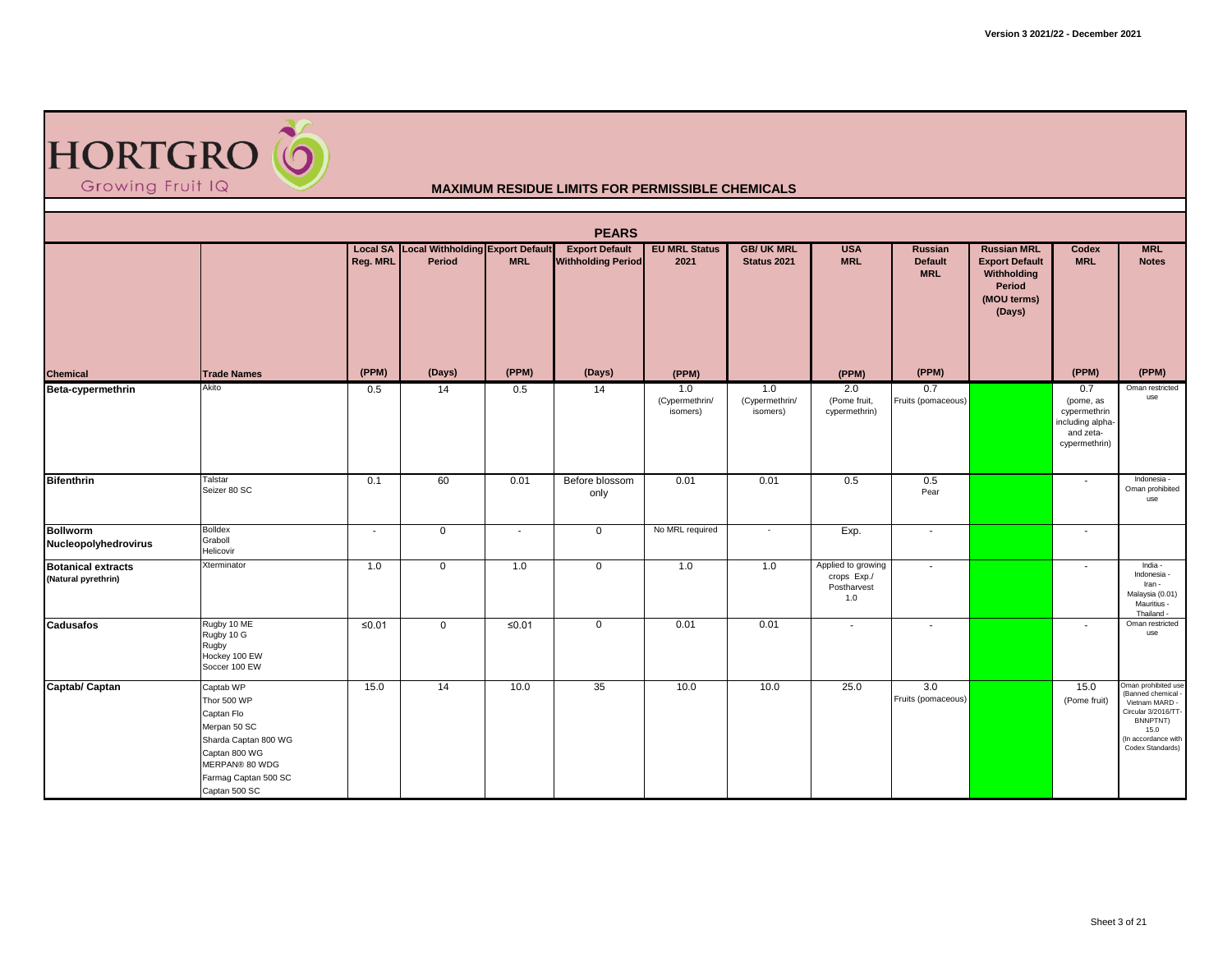

|                               |                                                                                                                                                  |                          |                                                            |            | <b>PEARS</b>                                                          |                                                                     |                                  |                          |                                                |                                                                                               |                     |                                                                                                                                                                                                         |
|-------------------------------|--------------------------------------------------------------------------------------------------------------------------------------------------|--------------------------|------------------------------------------------------------|------------|-----------------------------------------------------------------------|---------------------------------------------------------------------|----------------------------------|--------------------------|------------------------------------------------|-----------------------------------------------------------------------------------------------|---------------------|---------------------------------------------------------------------------------------------------------------------------------------------------------------------------------------------------------|
|                               |                                                                                                                                                  | Reg. MRL                 | <b>Local SA Local Withholding Export Default</b><br>Period | <b>MRL</b> | <b>Export Default</b><br><b>Withholding Period</b>                    | <b>EU MRL Status</b><br>2021                                        | <b>GB/ UK MRL</b><br>Status 2021 | <b>USA</b><br><b>MRL</b> | <b>Russian</b><br><b>Default</b><br><b>MRL</b> | <b>Russian MRL</b><br><b>Export Default</b><br>Withholding<br>Period<br>(MOU terms)<br>(Days) | Codex<br><b>MRL</b> | <b>MRL</b><br><b>Notes</b>                                                                                                                                                                              |
| <b>Chemical</b>               | <b>Trade Names</b>                                                                                                                               | (PPM)                    | (Days)                                                     | (PPM)      | (Days)                                                                | (PPM)                                                               |                                  | (PPM)                    | (PPM)                                          |                                                                                               | (PPM)               | (PPM)                                                                                                                                                                                                   |
| Carbaryl                      | Sevin XLR<br>Carbaryl 850 WP<br>Karbaspray 850 WP<br>Karba 850 WP                                                                                | 2.5                      | 7                                                          | 0.01       | 2 Applications no<br>later than 28 days<br>after full bloom           | 0.01                                                                | 0.01                             | 12.0<br>(Pome fruit)     | 0.05<br>Fruits (pomaceous)                     |                                                                                               |                     | India -<br>Oman prohibited<br>use                                                                                                                                                                       |
| Chlorfenapyr                  | Hunter 24 SC<br>Saber 360 SC<br>Savage 360 SC<br>Sergeant                                                                                        | 0.5                      | 30                                                         | 0.01       | Single application<br>not later than the<br>beginning of<br>flowering | 0.01                                                                | 0.01                             | 0.01                     | $\sim$                                         |                                                                                               | $\sim$              |                                                                                                                                                                                                         |
| Chlorantraniliprole           | Altacor<br>As part of Voliam Targo (also see<br>abamectin)                                                                                       | 0.5                      | $\overline{14}$<br>Max. 3 applications<br>14               | 0.5        | 14<br>Max. 3 applications                                             | 0.5<br>(Unpublished Sante<br>12030/2020<br>proposed new MRL<br>0.4) | 0.5                              | 1.2<br>(Pome fruit)      | 0.5<br>Fruits (pomaceous)                      |                                                                                               | 0.4<br>(Pome fruit) | Canada 0.4<br>China 0.4<br>India -<br>[Indonesia 0.4]<br>$[$ Iran 0.4 $]$<br>[Malaysia 0.4]<br>[Mauritius 0.4]<br>[Oman $0.4$ ]<br>Saudi Arabia 0.4<br>[Singapore 0.4]<br>[Thailand 0.4]<br>Vietnam 0.4 |
| <b>Chlorpyrifos</b>           | Lirifos<br>Pyrinex 480 EC<br>Pyrinex 250 CS<br>Chlorban 480 EC<br>Klub M5 Chlorpyrifos<br>Agropyrifos 480 EC<br>Chlorifos<br>Chlorpyrifos 480 EC | 0.05                     | Dormant<br>application only                                | 0.01       | Dormant<br>application only                                           | 0.01                                                                | 0.01                             | 0.05                     | 0.5<br>Fruits<br>(pomaceous)                   |                                                                                               | 1.0<br>(Pome fruit) | [Indonesia 1.0]<br>Oman restricted<br>use                                                                                                                                                               |
| Codling moth granulosis virus | <b>MADEX</b><br>GraCyd                                                                                                                           | $\overline{\phantom{a}}$ | 5                                                          | $\sim$     | 5                                                                     | Exp.                                                                | $\blacksquare$                   | Exp.                     | $\sim$                                         |                                                                                               | $\sim$              |                                                                                                                                                                                                         |
|                               | Carpovirusine                                                                                                                                    |                          | 3                                                          |            | 3                                                                     |                                                                     |                                  |                          |                                                |                                                                                               |                     |                                                                                                                                                                                                         |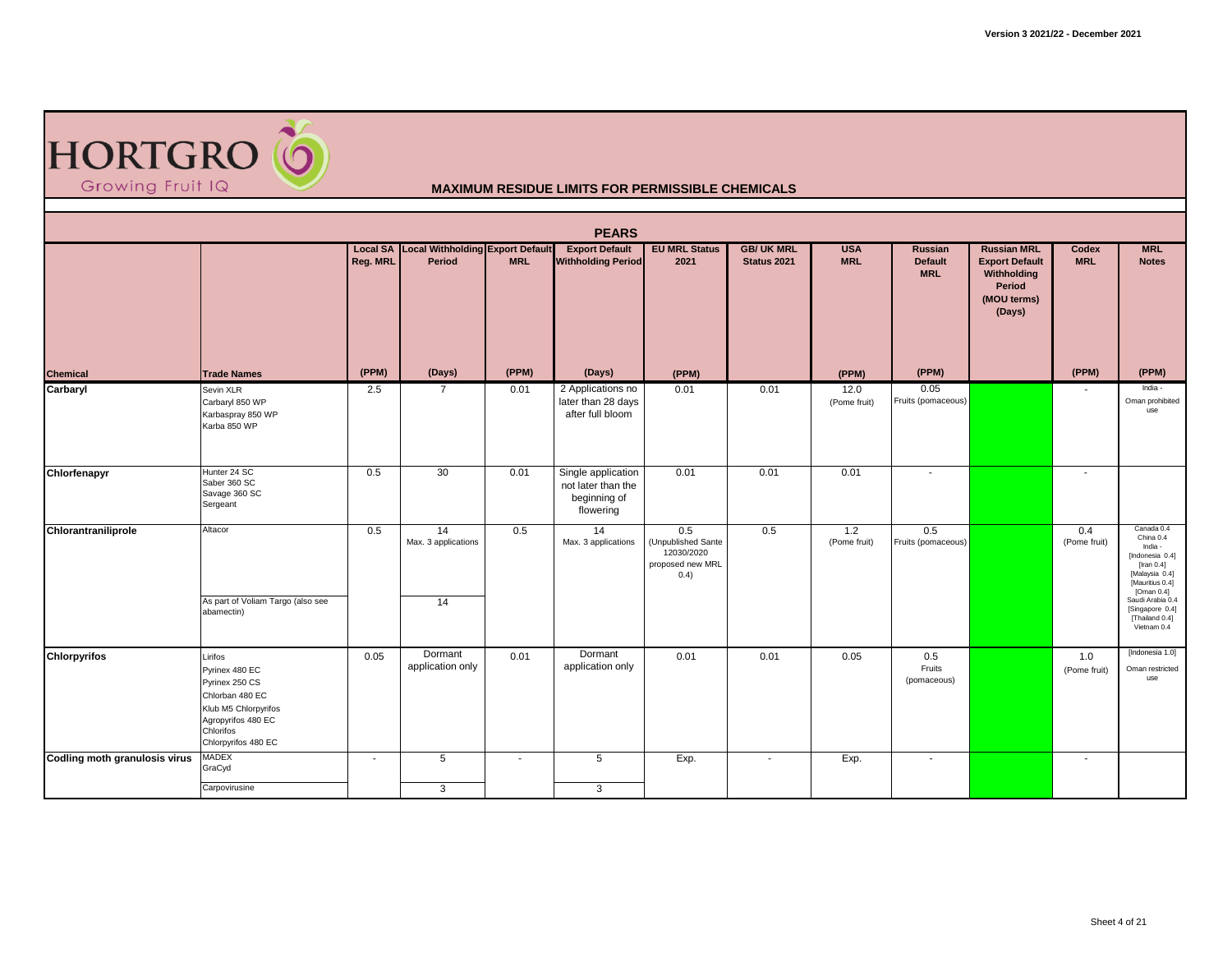

|                                                                     |                                                                                                                                                                 |                          |                                                      |            | <b>PEARS</b>                                         |                              |                                  |                          |                                         |                                                                                               |                          |                                                                  |
|---------------------------------------------------------------------|-----------------------------------------------------------------------------------------------------------------------------------------------------------------|--------------------------|------------------------------------------------------|------------|------------------------------------------------------|------------------------------|----------------------------------|--------------------------|-----------------------------------------|-----------------------------------------------------------------------------------------------|--------------------------|------------------------------------------------------------------|
|                                                                     |                                                                                                                                                                 | Reg. MRL                 | Local SA Local Withholding Export Default<br>Period  | <b>MRL</b> | <b>Export Default</b><br><b>Withholding Period</b>   | <b>EU MRL Status</b><br>2021 | <b>GB/ UK MRL</b><br>Status 2021 | <b>USA</b><br><b>MRL</b> | Russian<br><b>Default</b><br><b>MRL</b> | <b>Russian MRL</b><br><b>Export Default</b><br>Withholding<br>Period<br>(MOU terms)<br>(Days) | Codex<br><b>MRL</b>      | <b>MRL</b><br><b>Notes</b>                                       |
| <b>Chemical</b>                                                     | <b>Trade Names</b>                                                                                                                                              | (PPM)                    | (Days)                                               | (PPM)      | (Days)                                               | (PPM)                        |                                  | (PPM)                    | (PPM)                                   |                                                                                               | (PPM)                    | (PPM)                                                            |
| Codling moth and Oriental fruit Madex Twin<br>moth granulosis virus | Madex Dual                                                                                                                                                      | $\overline{\phantom{a}}$ |                                                      |            |                                                      |                              | $\overline{\phantom{a}}$         |                          |                                         |                                                                                               |                          |                                                                  |
| Copper (Cu) Oxychloride and<br>other Cu salts                       | Copper Oxychloride 850 WP<br>Coprox 850 WP<br>Coprox Super<br>Coprox WP<br>Farmag Cu Super<br>Copper Oxychloride Super<br>Farmag Copper Oxychloride<br>Demildex | 20.0                     | 14                                                   | 5.0        | Not later than<br>Greentip                           | 5.0                          | 5.0                              | Exp.                     | 5.0<br>Fruits (pomaceous)               |                                                                                               | $\overline{\phantom{a}}$ | China -<br>Hong Kong -<br>Indonesia -<br>Thailand -<br>Vietnam - |
| Cyanamide                                                           | Dormex<br>Deurbraak<br>Bloomer<br>Dorcy<br>Cymex<br>Cyan<br>Alert 520 SL<br>Liberate                                                                            | 0.05                     | Dormant<br>application only                          | 0.01       | Dormant<br>application only                          | 0.01                         | 0.01                             | $\overline{a}$           | $\sim$                                  |                                                                                               | $\blacksquare$           |                                                                  |
| Cyantraniliprole                                                    | Exirel 100 SE                                                                                                                                                   | 0.5                      | $\overline{7}$<br>Fruit fly bait<br>application only | 0.5        | $\overline{7}$<br>Fruit fly bait<br>application only | 0.8                          | 0.8                              | 1.5<br>Pome fruit        | $\sim$                                  |                                                                                               | 0.8<br>Pome fruit        | Switzerland -                                                    |
| Cyhexatin                                                           | Acarstin Flo                                                                                                                                                    | 2.0                      | 3                                                    | 0.01       | Use only prior to<br>fruitset                        | 0.01                         | 0.01                             | $\overline{\phantom{a}}$ | 0.01<br>Fruits (pomaceous)              |                                                                                               | 0.2                      | Iran Banned<br>Oman prohibited<br>use                            |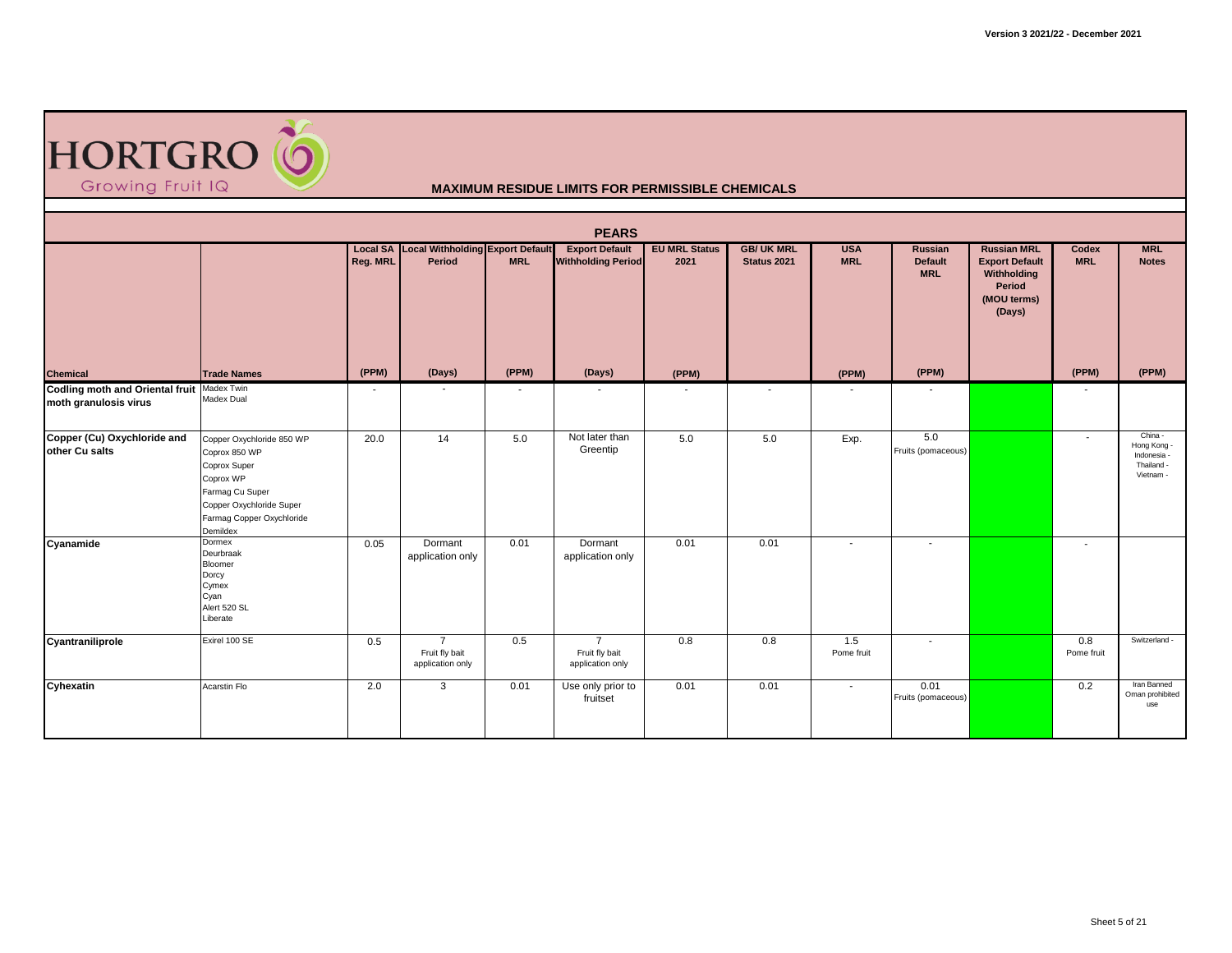

|                                     |                                                                                                                                                                                             |          |                                                     |            | <b>PEARS</b>                                                                       |                              |                                  |                          |                                         |                                                                                               |                          |                                                       |
|-------------------------------------|---------------------------------------------------------------------------------------------------------------------------------------------------------------------------------------------|----------|-----------------------------------------------------|------------|------------------------------------------------------------------------------------|------------------------------|----------------------------------|--------------------------|-----------------------------------------|-----------------------------------------------------------------------------------------------|--------------------------|-------------------------------------------------------|
|                                     |                                                                                                                                                                                             | Reg. MRL | Local SA Local Withholding Export Default<br>Period | <b>MRL</b> | <b>Export Default</b><br><b>Withholding Period</b>                                 | <b>EU MRL Status</b><br>2021 | <b>GB/ UK MRL</b><br>Status 2021 | <b>USA</b><br><b>MRL</b> | <b>Russian</b><br>Default<br><b>MRL</b> | <b>Russian MRL</b><br><b>Export Default</b><br>Withholding<br>Period<br>(MOU terms)<br>(Days) | Codex<br><b>MRL</b>      | <b>MRL</b><br><b>Notes</b>                            |
| <b>Chemical</b>                     | <b>Trade Names</b>                                                                                                                                                                          | (PPM)    | (Days)                                              | (PPM)      | (Days)                                                                             | (PPM)                        |                                  | (PPM)                    | (PPM)                                   |                                                                                               | (PPM)                    | (PPM)                                                 |
| Cypermethrin                        | Cyperin<br>Cypermethrin 200 EC<br>Polythrin 200 EC<br>Avi-Sipermetrin EC<br>Kemprin 200 EC<br>Cymet<br>Farmag Cypermethrin<br><b>Bitrad Cypermethrin</b><br>Sipermetrien<br>Cypermethrin EC | 0.5      | 14                                                  | 0.5        | 14                                                                                 | 1.0                          | 1.0                              | 2.0<br>(Pome fruit)      | 0.7<br>Fruits (pomaceous)               |                                                                                               | 0.7<br>(Pome fruit)      | Oman restricted<br>use                                |
| Cyprodinil                          | Mirano 50 WG                                                                                                                                                                                | 0.1      | 74                                                  | 0.1        | 74                                                                                 | 2.0                          | 2.0                              | 1.7<br>(Pome fruit)      | 1.0<br>Fruits (pomaceous)               |                                                                                               | 2.0<br>Pome fruit        | Saudi Arabia 0.05                                     |
| Deltamethrin                        | Decis Forte<br>Delta-Thrin 25 EC<br>Celtis 25 EC<br>Servus 25 EC<br>Delmet 250 EC                                                                                                           | 0.1      | EC-7 SC-14                                          | 0.1        | EC-7 SC-14                                                                         | 0.1                          | 0.1                              | 0.2<br>(Pome fruit)      | 0.2<br>Fruits (pomaceous)               |                                                                                               |                          | India -<br>Indonesia -<br>Malaysia (0.01)<br>Mexico - |
| <b>Dichlorvos</b>                   | Devipan 100 EC                                                                                                                                                                              | 0.1      | $\overline{7}$                                      | 0.01       | 14                                                                                 | 0.01                         | 0.01                             | $\sim$                   | 0.05<br>Fruits (pomaceous)              |                                                                                               | $\overline{\phantom{a}}$ | Oman prohibited<br>use                                |
| Didecyldimethylammonium<br>chloride | Sporekill<br>Quattro-Kill<br>Terminator<br>Spore-Attack                                                                                                                                     | 20.0     | $\mathbf 0$                                         | 0.1        | Do not use on export<br>fruit<br>Contact relevant<br>Ag-Chem company to<br>confirm | 0.1                          | 0.1                              | $\sim$                   | $\blacksquare$                          |                                                                                               |                          | Saudi Arabia -                                        |
| Difenoconazole                      | Score<br>Defender 250 EC<br>Divino 250 EC<br>Farmag Difenoconazole 250 EC<br>D-zole 250 EC<br>Scope 250 EC                                                                                  | 0.2      | 14<br>21                                            | 0.2        | 14<br>21                                                                           | 0.8                          | 0.8                              | 5.0<br>(Pome fruit)      | 1.0<br>Fruits (pomaceous)               |                                                                                               | 4.0<br>(Pome fruit)      |                                                       |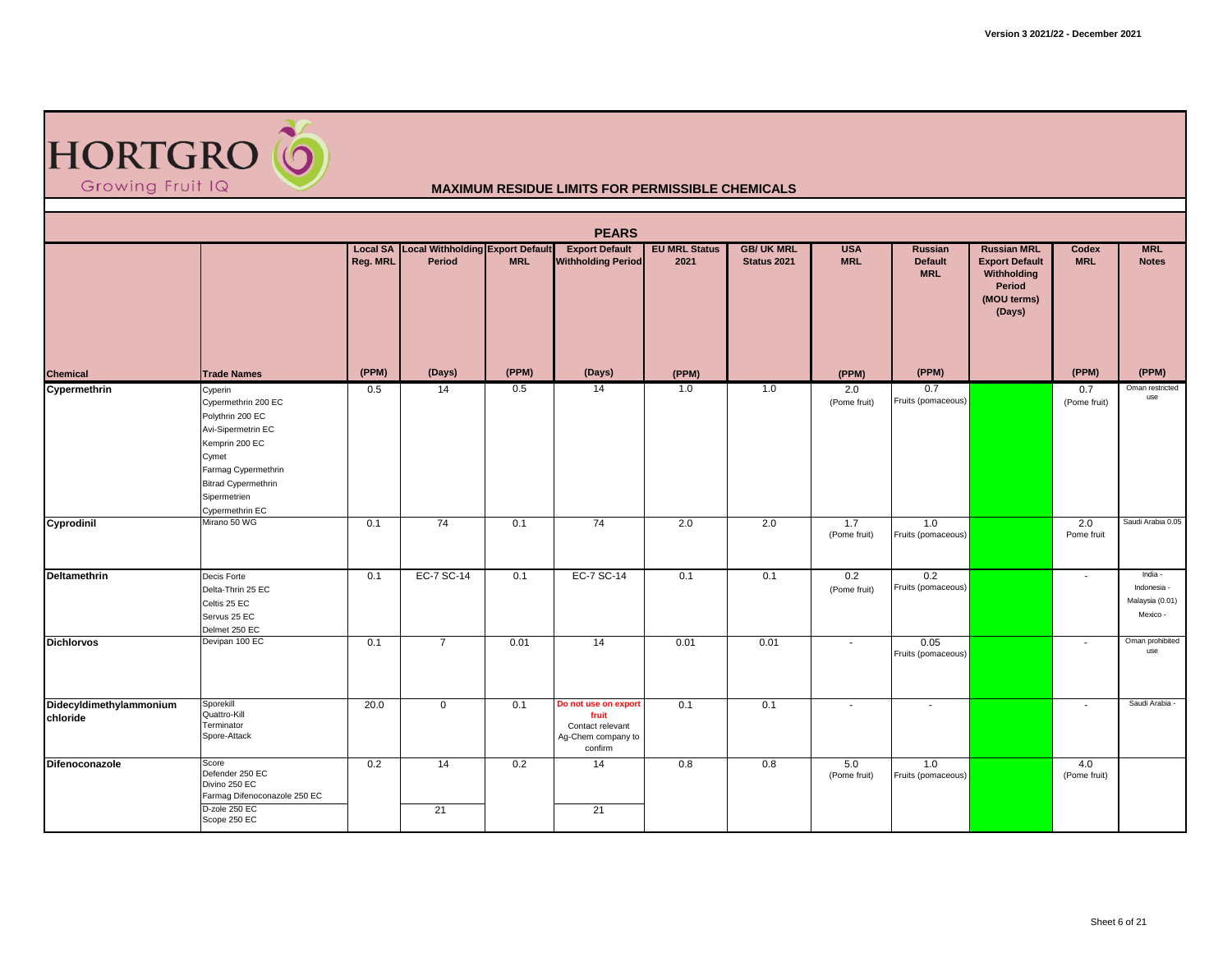

|                         |                                                                                                     |                   |                                                               |                     | <b>PEARS</b>                                                 |                                       |                                  |                                   |                                                  |                                                                                               |                              |                                                                                                                                                                              |
|-------------------------|-----------------------------------------------------------------------------------------------------|-------------------|---------------------------------------------------------------|---------------------|--------------------------------------------------------------|---------------------------------------|----------------------------------|-----------------------------------|--------------------------------------------------|-----------------------------------------------------------------------------------------------|------------------------------|------------------------------------------------------------------------------------------------------------------------------------------------------------------------------|
| <b>Chemical</b>         | <b>Trade Names</b>                                                                                  | Reg. MRL<br>(PPM) | Local SA Local Withholding Export Default<br>Period<br>(Days) | <b>MRL</b><br>(PPM) | <b>Export Default</b><br><b>Withholding Period</b><br>(Days) | <b>EU MRL Status</b><br>2021<br>(PPM) | <b>GB/ UK MRL</b><br>Status 2021 | <b>USA</b><br><b>MRL</b><br>(PPM) | Russian<br><b>Default</b><br><b>MRL</b><br>(PPM) | <b>Russian MRL</b><br><b>Export Default</b><br>Withholding<br>Period<br>(MOU terms)<br>(Days) | Codex<br><b>MRL</b><br>(PPM) | <b>MRL</b><br><b>Notes</b><br>(PPM)                                                                                                                                          |
| <b>Diphenylamine</b>    | Shield Liquid DPA<br>No scald DPA                                                                   | 10.0              | PHT                                                           | 0.05                | Not for use on<br>fruit for EU                               | 0.05                                  | 0.05                             | 5.0                               | 5.0<br>Pear                                      |                                                                                               | 5.0                          |                                                                                                                                                                              |
| <b>Dithianon</b>        | Delan<br>Alaris WG<br>Detect 400 SC<br>Inspect 400 SC<br>Sense 660 WDG<br>Nugget 660 WDG<br>Maccani | 2.0               | 21                                                            | 2.0                 | 21<br>$\overline{28}$                                        | 3.0                                   | 3.0                              | 5.0                               | 5.0<br>Fruits (pomaceous)                        |                                                                                               | 1.0<br>(Pome fruit)          | [India 1.0]<br>[Indonesia 1.0]<br>[Iran 1.0]<br>[Malaysia 1.0]<br>[Mauritius 1.0]<br>[Oman 1.0]<br>[Singapore 1.0]<br>Switzerland 0.3<br>[Thailand 1.0]<br>Vietnam 1.0       |
| <b>Dithianon</b><br>$+$ | Combine 160 WDG<br>Combo 160 WDG                                                                    | 2.0               | 21                                                            | 2.0                 | 21                                                           | 3.0                                   | 3.0                              | 5.0                               | 5.0<br>Fruits (pomaceous)                        |                                                                                               | 1.0<br>(Pome fruit)          | [India $1.0$ ]<br>[Indonesia 1.0]<br>[Iran 1.0]<br>[Malaysia 1.0]<br>[Mauritius 1.0]<br>[Oman $1.0$ ]<br>[Singapore 1.0]<br>Switzerland 0.3<br>[Thailand 1.0]<br>Vietnam 1.0 |
| Trifloxystrobin         |                                                                                                     | 0.1               |                                                               | 0.1                 |                                                              | 0.7                                   | 0.7                              | 0.5<br>(pome)                     | 0.5<br>Fruits (pomaceous)                        |                                                                                               | 0.7<br>(Pome fruit)          |                                                                                                                                                                              |
| <b>Dodine</b>           | Syllit<br>Antagon                                                                                   | 1.0               | 14                                                            | 0.9                 | 14<br>Max. 4 applications                                    | 0.9                                   | 0.9                              | 5.0                               | 5.0<br>Fruits (pomaceous)                        |                                                                                               | 5.0<br>(Pome fruit)          |                                                                                                                                                                              |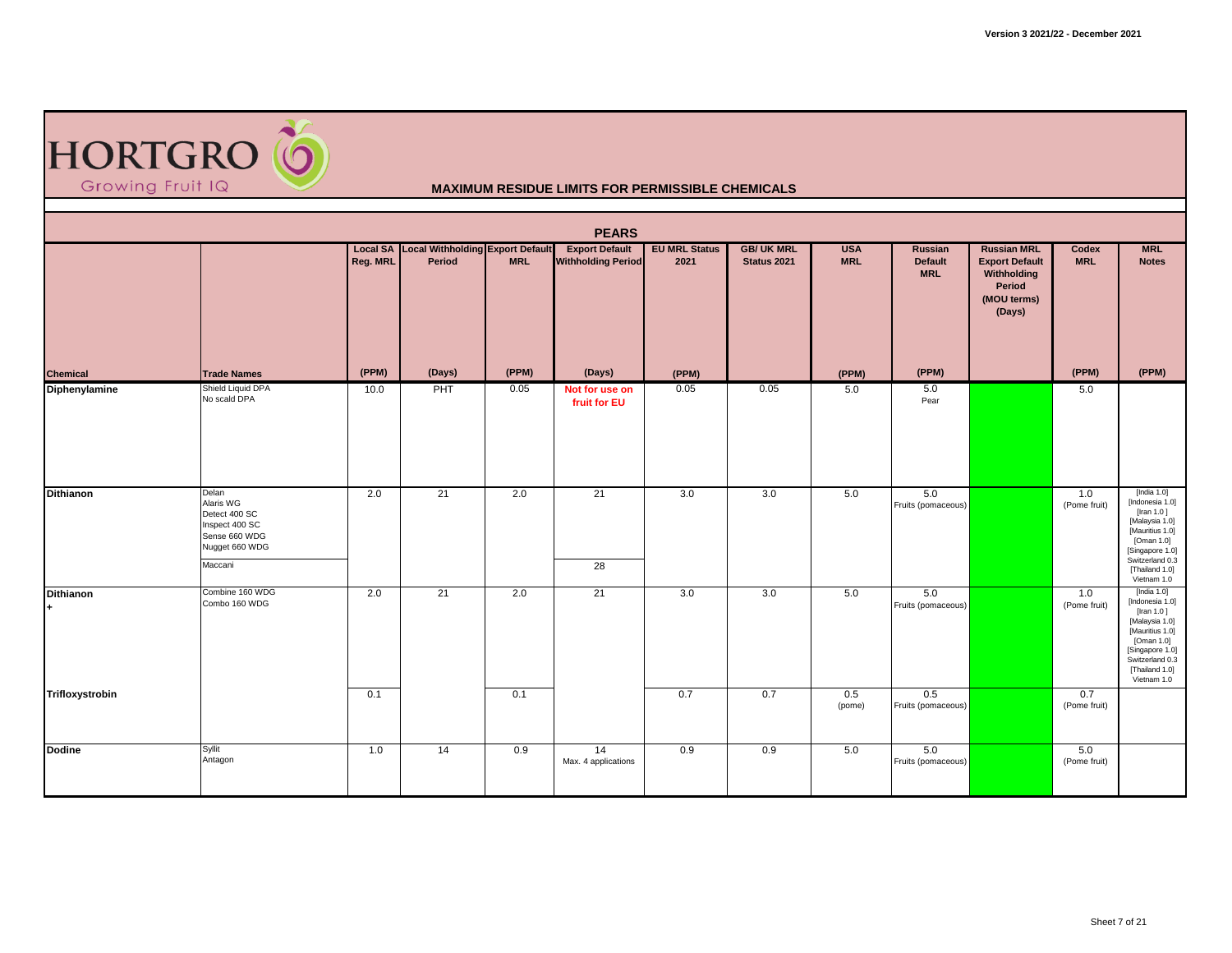

|                           |                                                                                                                        |          |                                                     |            | <b>PEARS</b>                                       |                                                                                   |                                                                                                             |                          |                                                |                                                                                               |                          |                                                                                                                                                    |
|---------------------------|------------------------------------------------------------------------------------------------------------------------|----------|-----------------------------------------------------|------------|----------------------------------------------------|-----------------------------------------------------------------------------------|-------------------------------------------------------------------------------------------------------------|--------------------------|------------------------------------------------|-----------------------------------------------------------------------------------------------|--------------------------|----------------------------------------------------------------------------------------------------------------------------------------------------|
|                           |                                                                                                                        | Reg. MRL | Local SA Local Withholding Export Default<br>Period | <b>MRL</b> | <b>Export Default</b><br><b>Withholding Period</b> | <b>EU MRL Status</b><br>2021                                                      | <b>GB/ UK MRL</b><br>Status 2021                                                                            | <b>USA</b><br><b>MRL</b> | <b>Russian</b><br><b>Default</b><br><b>MRL</b> | <b>Russian MRL</b><br><b>Export Default</b><br>Withholding<br>Period<br>(MOU terms)<br>(Days) | Codex<br><b>MRL</b>      | <b>MRL</b><br><b>Notes</b>                                                                                                                         |
| <b>Chemical</b>           | <b>Trade Names</b>                                                                                                     | (PPM)    | (Days)                                              | (PPM)      | (Days)                                             | (PPM)                                                                             |                                                                                                             | (PPM)                    | (PPM)                                          |                                                                                               | (PPM)                    | (PPM)                                                                                                                                              |
| <b>Emamectin benzoate</b> | Vitex 50 (In combination with Clarity)<br>Promec 20 EW (in combination with<br>Clarity)<br>Vitex 50<br>Warlock 19.2 EC | 0.01     | 28<br>21<br>14                                      | 0.01       | 28<br>21<br>14                                     | 0.02                                                                              | 0.02                                                                                                        | 0.025<br>Pome fruit      | 0.05<br>Fruits (pomaceous)                     |                                                                                               | 0.02<br>(Pome fruit)     |                                                                                                                                                    |
| <b>Esfenvalerate</b>      | Sumi-Alpha 200 EC<br>Sumi-Alpha 200 EW                                                                                 | 0.5      | 14                                                  | 0.1        | 42                                                 | 0.1                                                                               | 0.1<br>Fenvalerate (any<br>ratio of constituent<br>isomers (RR, SS, RS<br>& SR) including<br>esfenvalerate) | 1.0                      | 0.1<br>Fruits (pomaceous)                      |                                                                                               | $\sim$                   | India -<br>Indonesia -<br>Malaysia (0.01)<br>Mauritius -<br>Singapore -<br>Thailand -<br>Vietnam -                                                 |
| Etoxazole                 | Smite                                                                                                                  | 0.2      | 42<br>Single application<br>only                    | 0.07       | 65<br>Single application only                      | 0.07                                                                              | 0.07                                                                                                        | 0.2<br>(Pome fruit)      | $\sim$                                         |                                                                                               | 0.07<br>(Pome fruit)     |                                                                                                                                                    |
| Fenazaquin                | Pride 200 SC<br>Vanity 200 SC<br>Superior 200 SC                                                                       | 0.05     | 30                                                  | 0.05       | 30<br>Single application only                      | 0.1<br>EU MRL 0.15 from<br>27/01/2022 EU<br>Commission<br>Regulation<br>2021/1110 | 0.1                                                                                                         | 0.6<br>Pome fruit        | 0.2<br>Fruits (pomaceous)                      |                                                                                               | $\overline{\phantom{a}}$ | China -<br>Hong Kong -<br>India -<br>Indonesia -<br>Iran -<br>Malaysia (0.01)<br>Mauritius -<br>Mexico -<br>Singapore -<br>Thailand -<br>Vietnam - |
| <b>Fenbutatin oxide</b>   | Fenbutatin 550 SC                                                                                                      | 2.0      | 14                                                  | 0.01       | Not later than 75%<br>petal fall                   | 0.01                                                                              | 0.01                                                                                                        | 15.0                     | 5.0<br>Fruits (pomaceous)                      |                                                                                               | 5.0<br>(Pome fruit)      |                                                                                                                                                    |
| Fenbuconazole             | Indar 50 EW                                                                                                            | 0.1      | 14                                                  | 0.1        | 14<br>Max. 4 applications                          | 0.5                                                                               | 0.5                                                                                                         | $\sim$                   | 0.1<br>Fruits (pomaceous)                      |                                                                                               | 0.5<br>(Pome fruit)      |                                                                                                                                                    |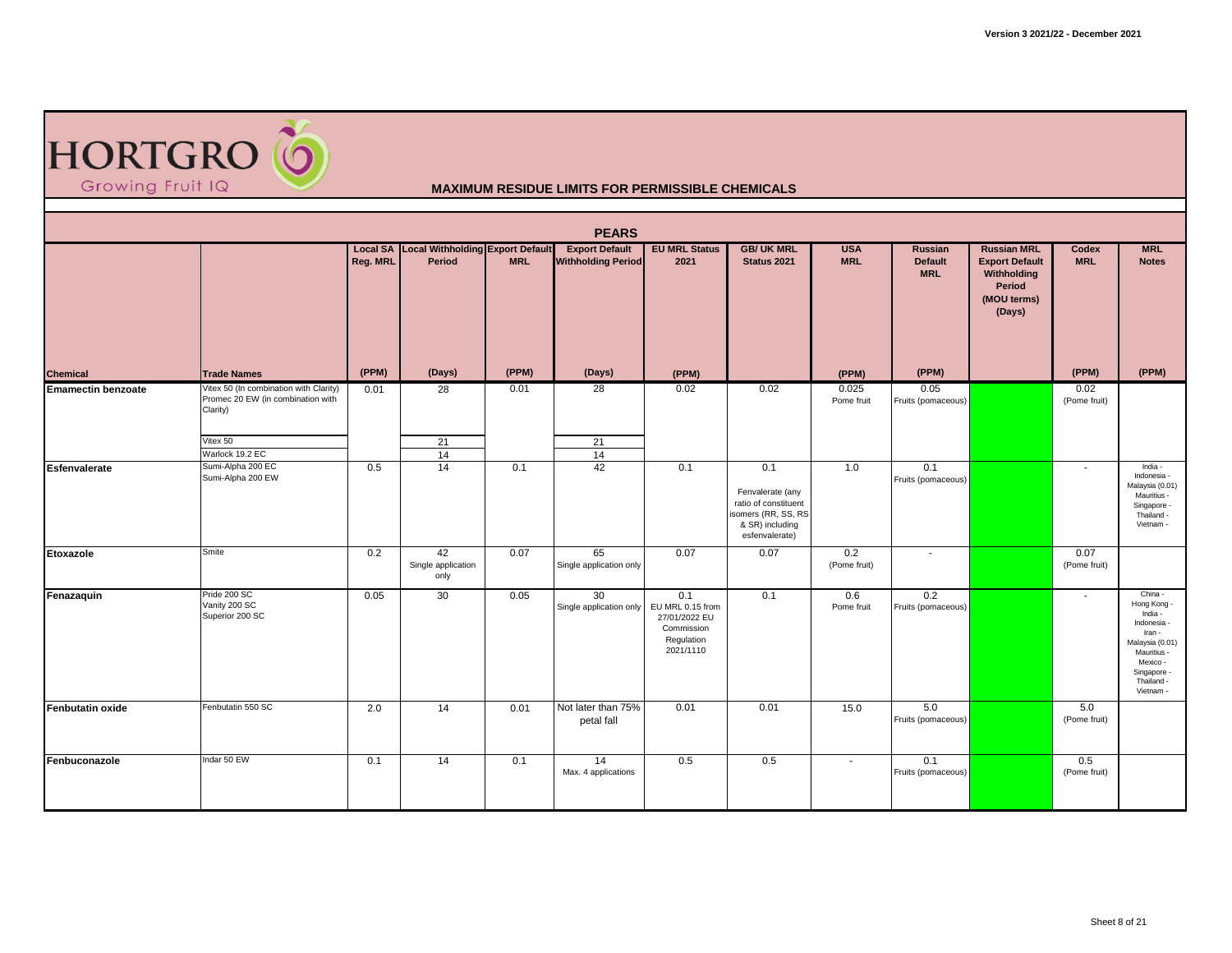

|                 |                                             |          |                                                            |            | <b>PEARS</b>                                             |                              |                                  |                          |                                                |                                                                                               |                     |                                                                                                                                                                                    |
|-----------------|---------------------------------------------|----------|------------------------------------------------------------|------------|----------------------------------------------------------|------------------------------|----------------------------------|--------------------------|------------------------------------------------|-----------------------------------------------------------------------------------------------|---------------------|------------------------------------------------------------------------------------------------------------------------------------------------------------------------------------|
|                 |                                             | Reg. MRL | <b>Local SA Local Withholding Export Default</b><br>Period | <b>MRL</b> | <b>Export Default</b><br><b>Withholding Period</b>       | <b>EU MRL Status</b><br>2021 | <b>GB/ UK MRL</b><br>Status 2021 | <b>USA</b><br><b>MRL</b> | <b>Russian</b><br><b>Default</b><br><b>MRL</b> | <b>Russian MRL</b><br><b>Export Default</b><br>Withholding<br>Period<br>(MOU terms)<br>(Days) | Codex<br><b>MRL</b> | <b>MRL</b><br><b>Notes</b>                                                                                                                                                         |
| <b>Chemical</b> | <b>Trade Names</b>                          | (PPM)    | (Days)                                                     | (PPM)      | (Days)                                                   | (PPM)                        |                                  | (PPM)                    | (PPM)                                          |                                                                                               | (PPM)               | (PPM)                                                                                                                                                                              |
| Fenoxycarb      | Insegar                                     | 1.0      | 21                                                         | 0.7        | 21<br>1st or 2nd generation<br>Max. 4 applications       | 0.7                          | 0.7                              | $\sim$                   | 1.0<br>Fruits (pomaceous)                      |                                                                                               |                     | Canada (0.1)<br>China -<br>Hong Kong -<br>India -<br>Indonesia -<br>Iran -<br>Malaysia (0.01)<br>Mauritius -<br>Mexico -<br>Saudi Arabia<br>Singapore -<br>Thailand -<br>Vietnam - |
| Fenpyroximate   | Lesson 50 EC                                | 0.2      | 30                                                         | 0.2        | 30<br>Contact relevent Ag-<br>chem company to<br>confirm | 0.3                          | 0.3                              | 0.3<br>Pome fruit        | 0.3<br>Fruits (pomaceous)                      |                                                                                               | 0.2                 |                                                                                                                                                                                    |
| Fludioxonil     | Scholar<br>Teacher 230 SC<br>Target 200 WDG | 5.0      | $\mathbf{1}$                                               | 5.0        | $\overline{1}$                                           | 5.0                          | 5.0                              | 5.0<br>(Pome fruit)      | 0.7<br>Pear                                    | <b>Contact relevent Ag-</b><br>chem company to<br>confirm                                     | 5.0<br>(Pome fruit) | Hong Kong 0.7                                                                                                                                                                      |
| Flufenoxuron    | Pitch 100 DC<br>Torrent 100 DC              | 0.05     | 75                                                         | 0.01       | Contact relevant Ag-<br>Chem Company to<br>confirm       | 0.01                         | 0.5                              | 0.5                      | $\blacksquare$                                 |                                                                                               | $\blacksquare$      | India -<br>Indonesia -<br>Iran -<br>Malaysia (0.01)<br>Mauritius -<br>Mexico -<br>Singapore -<br>Thailand -<br>Vietnam -                                                           |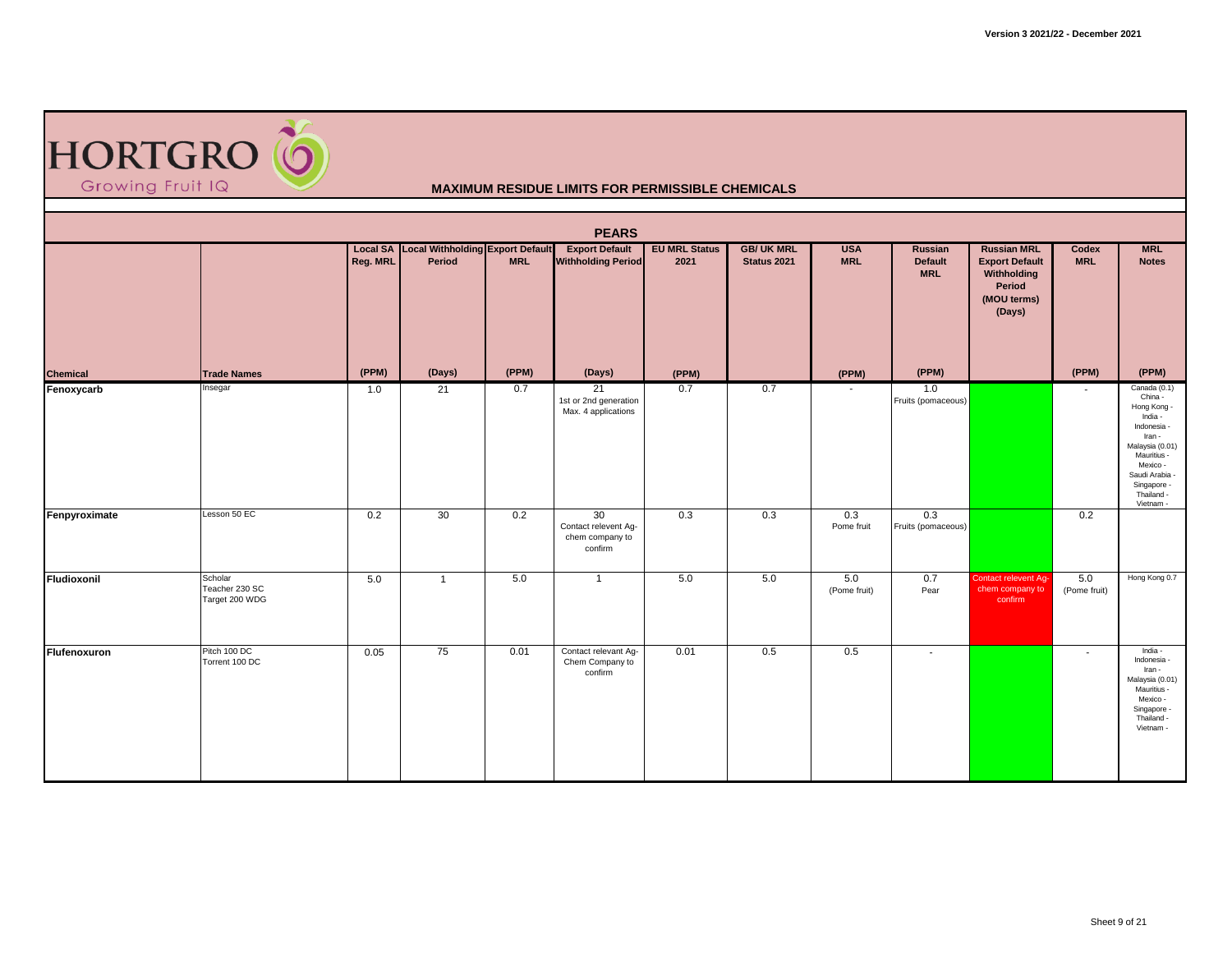

|                   |                                                                                    |          |                                                     |                        | <b>PEARS</b>                                       |                                                                                                       |                                                                                                       |                          |                                         |                                                                                               |                                        |                                  |
|-------------------|------------------------------------------------------------------------------------|----------|-----------------------------------------------------|------------------------|----------------------------------------------------|-------------------------------------------------------------------------------------------------------|-------------------------------------------------------------------------------------------------------|--------------------------|-----------------------------------------|-----------------------------------------------------------------------------------------------|----------------------------------------|----------------------------------|
|                   |                                                                                    | Reg. MRL | Local SA Local Withholding Export Default<br>Period | <b>MRL</b>             | <b>Export Default</b><br><b>Withholding Period</b> | <b>EU MRL Status</b><br>2021                                                                          | <b>GB/ UK MRL</b><br>Status 2021                                                                      | <b>USA</b><br><b>MRL</b> | Russian<br><b>Default</b><br><b>MRL</b> | <b>Russian MRL</b><br><b>Export Default</b><br>Withholding<br>Period<br>(MOU terms)<br>(Days) | Codex<br><b>MRL</b>                    | <b>MRL</b><br><b>Notes</b>       |
| <b>Chemical</b>   | <b>Trade Names</b>                                                                 | (PPM)    | (Days)                                              | (PPM)                  | (Days)                                             | (PPM)                                                                                                 |                                                                                                       | (PPM)                    | (PPM)                                   |                                                                                               | (PPM)                                  | (PPM)                            |
| Fluopyram<br>$+$  | Luna Experience                                                                    | 0.5      | 21                                                  | 0.5                    | 21<br>Max. 3 applications                          | 0.8                                                                                                   | 0.5                                                                                                   | 0.8<br>(Pome fruit)      | 0.5<br>Fruits (pomaceous)               |                                                                                               | 0.5<br>(Pome fruit)                    | Hong Kong -                      |
| Tebuconazole      |                                                                                    | 0.3      |                                                     | 0.3                    |                                                    | 0.3                                                                                                   | 0.3                                                                                                   | 1.0<br>Pome fruit        |                                         |                                                                                               | 1.0                                    | Canada (0.1)<br>Mexico 0.05      |
| Flusilazole       | Flusilazole 100 EC<br>Intensive 100 EW<br>Manage 100 EW<br>Flustar WG<br>Galactica | 0.1      | 14<br>21                                            | 0.01                   | 42<br>Max. 4 applications                          | 0.01                                                                                                  | 0.01                                                                                                  | $\sim$                   | 0.3<br>Fruits (pomaceous)               |                                                                                               | 0.3<br>(Pome fruit)                    |                                  |
| Fluxapyroxad      | Sercadis (Refer to label for                                                       | 0.05     | 56                                                  | 0.05                   | 56                                                 | 0.9                                                                                                   | 0.9                                                                                                   | 0.8                      | $\overline{\phantom{a}}$                |                                                                                               | 0.9                                    | Hong Kong -                      |
|                   | compulsary mixing partner)                                                         |          |                                                     |                        |                                                    |                                                                                                       |                                                                                                       |                          |                                         |                                                                                               | (Pome fruit)                           |                                  |
| Furfural          | Crop Guard                                                                         | $\sim$   | $\mathbf 0$                                         | $\overline{\leq 0.01}$ | $\overline{0}$                                     | 1.0                                                                                                   | 1.0                                                                                                   | $\sim$                   | $\sim$                                  |                                                                                               | $\sim$                                 |                                  |
| Gamma-cyhalothrin | Vantex 60 CS                                                                       | 0.2      | 14                                                  | 0.08                   | Contact relevant<br>Agchem company<br>to confirm   | 0.08<br>Lambda-cyhalothrin<br>(includes gamma-<br>cyhalothrin) (sum of<br>R,S and S,R<br>isomers) (F) | 0.08<br>Lambda-cyhalothrin<br>(includes gamma-<br>cyhalothrin) (sum of<br>R,S and S,R<br>isomers) (F) | 0.3<br>(Pome fruit)      | 0.1<br>Fruits (pomaceous)               | Contact relevant<br>nem company to<br>confirm                                                 | 0.2<br>(Pome fruit, as<br>cyhalothrin) | Iran -<br>Oman restricted<br>use |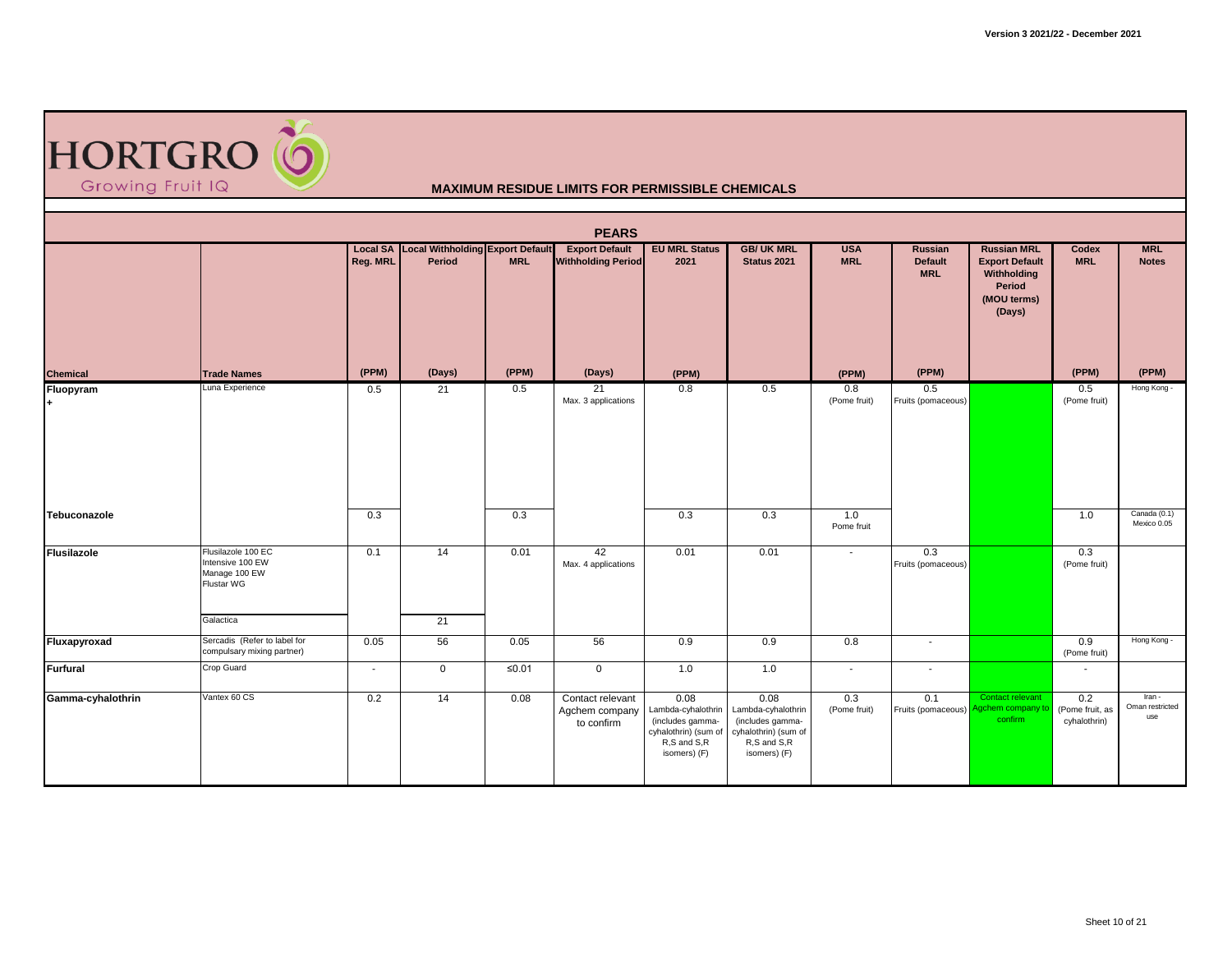

|                                                                                                     | <b>PEARS</b>                                                                                                                                    |                |                                                                              |            |                                                                                  |                              |                                  |                          |                                         |                                                                                               |                     |                                                                                                                                                                                                                             |  |  |  |
|-----------------------------------------------------------------------------------------------------|-------------------------------------------------------------------------------------------------------------------------------------------------|----------------|------------------------------------------------------------------------------|------------|----------------------------------------------------------------------------------|------------------------------|----------------------------------|--------------------------|-----------------------------------------|-----------------------------------------------------------------------------------------------|---------------------|-----------------------------------------------------------------------------------------------------------------------------------------------------------------------------------------------------------------------------|--|--|--|
|                                                                                                     |                                                                                                                                                 | Reg. MRL       | <b>Local SA Local Withholding Export Default</b><br>Period                   | <b>MRL</b> | <b>Export Default</b><br><b>Withholding Period</b>                               | <b>EU MRL Status</b><br>2021 | <b>GB/ UK MRL</b><br>Status 2021 | <b>USA</b><br><b>MRL</b> | Russian<br><b>Default</b><br><b>MRL</b> | <b>Russian MRL</b><br><b>Export Default</b><br>Withholding<br>Period<br>(MOU terms)<br>(Days) | Codex<br><b>MRL</b> | <b>MRL</b><br><b>Notes</b>                                                                                                                                                                                                  |  |  |  |
| <b>Chemical</b>                                                                                     | <b>Trade Names</b>                                                                                                                              | (PPM)          | (Days)                                                                       | (PPM)      | (Days)                                                                           | (PPM)                        |                                  | (PPM)                    | (PPM)                                   |                                                                                               | (PPM)               | (PPM)                                                                                                                                                                                                                       |  |  |  |
| <b>Gibberellins</b>                                                                                 | Falgro 20 SP<br>Falgro 4 SL<br>Falgro tablets<br>Gibb Liquid 4<br>ProGibb 4%<br>ProGibb 40%                                                     | $\blacksquare$ | Early bloom<br>application only<br>Forelle pears apply<br>at 30-40% blooming | ≤0.01      | Early bloom<br>application only<br>Forelle pears apply at<br>30-40% blooming     | No MRL<br>required           | No MRL required                  | Exp.                     | RNR (Exp.)                              |                                                                                               |                     |                                                                                                                                                                                                                             |  |  |  |
| Hexaconazole                                                                                        |                                                                                                                                                 | 0.1            | 14                                                                           | 0.01       | Contact relevant<br>Ag-Chem company<br>to confirm                                | 0.01                         | 0.01                             | $\overline{\phantom{a}}$ |                                         | Contact relevant<br>Aq-Chem company<br>to confirm                                             | $\blacksquare$      |                                                                                                                                                                                                                             |  |  |  |
| Indoxacarb<br>Note:<br>EU authorisation amendment/<br>possible related MRL<br>implications pending. | Margin 300 WDG<br>Doxstar flo<br>Steward<br>Steward 150 EC<br>Margin 300 WDG<br>Session 300 WDG<br>Indo 300 WDG<br>InCide 300 WG<br>Swat 150 SC | 1.0            | 28                                                                           | 0.5        | $\overline{28}$<br>Max. 3 applications<br>$\overline{28}$<br>Max. 4 applications | 0.5                          | 0.5                              | 0.2                      | 0.2<br>Pear                             | <b>Contact relevent Ag-</b><br>chem company to<br>confirm                                     | 0.2                 | Canada (0.1)<br>China 0.2<br>[India $0.2$ ]<br>Indonesia 0.2<br>$[$ Iran 0.2 $]$<br>[Malaysia 0.2]<br>[Mauritius 0.2]<br>Mexico 0.2<br>[Oman 0.2]<br>[Saudi Arabia 0.2]<br>[Singapore 0.2]<br>[Thailand 0.2]<br>Vietnam 0.2 |  |  |  |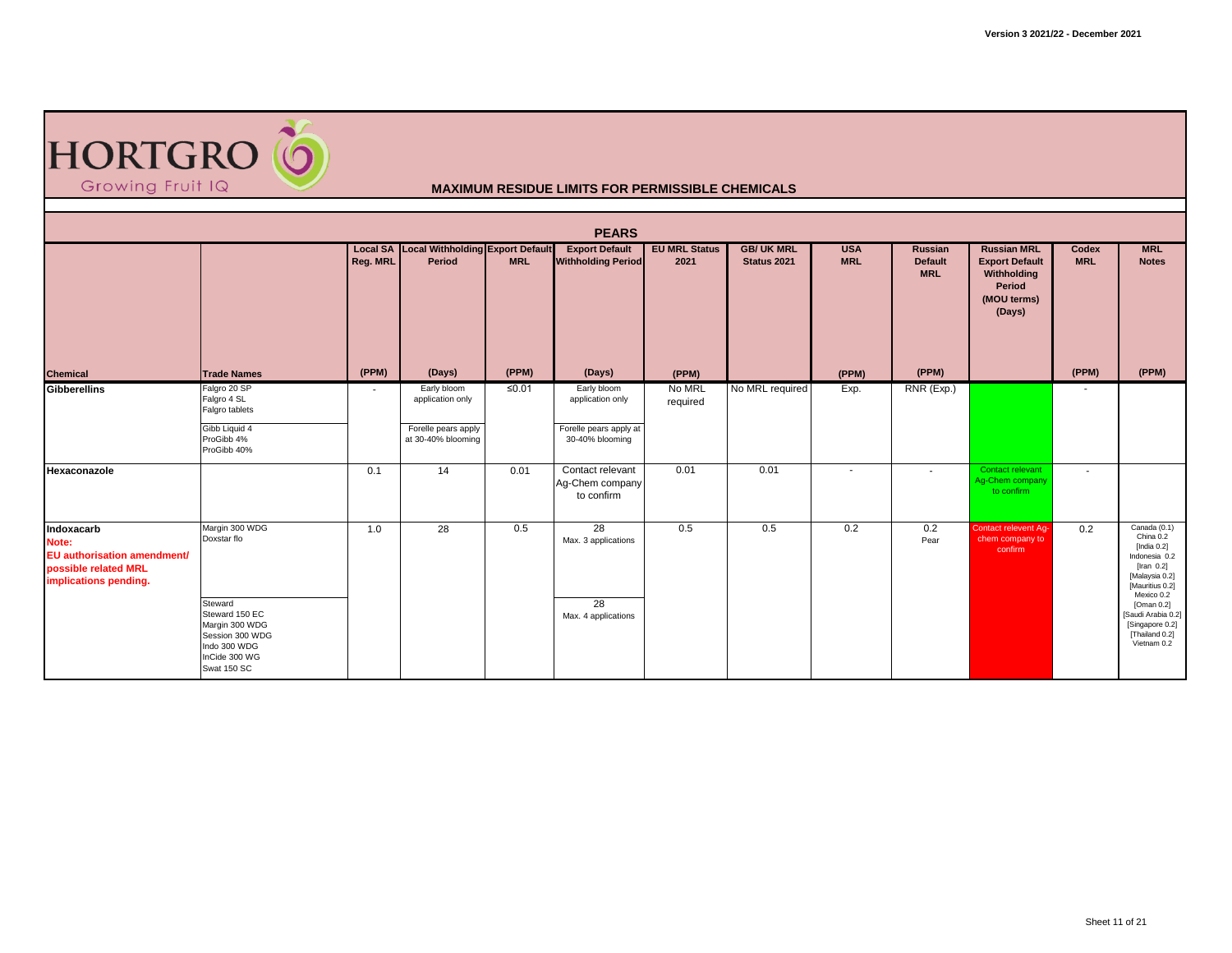

|                  | <b>PEARS</b><br>Local SA Local Withholding Export Default<br><b>EU MRL Status</b><br><b>GB/ UK MRL</b><br><b>USA</b><br><b>Russian MRL</b><br><b>MRL</b><br><b>Export Default</b><br><b>Russian</b><br>Codex |          |                                       |            |                                                                                                        |       |             |                     |                              |                                                                         |                     |                                                                                                                                                                                                                       |  |  |  |
|------------------|--------------------------------------------------------------------------------------------------------------------------------------------------------------------------------------------------------------|----------|---------------------------------------|------------|--------------------------------------------------------------------------------------------------------|-------|-------------|---------------------|------------------------------|-------------------------------------------------------------------------|---------------------|-----------------------------------------------------------------------------------------------------------------------------------------------------------------------------------------------------------------------|--|--|--|
|                  |                                                                                                                                                                                                              | Reg. MRL | Period                                | <b>MRL</b> | <b>Withholding Period</b>                                                                              | 2021  | Status 2021 | <b>MRL</b>          | <b>Default</b><br><b>MRL</b> | <b>Export Default</b><br>Withholding<br>Period<br>(MOU terms)<br>(Days) | <b>MRL</b>          | <b>Notes</b>                                                                                                                                                                                                          |  |  |  |
| <b>Chemical</b>  | <b>Trade Names</b>                                                                                                                                                                                           | (PPM)    | (Days)                                | (PPM)      | (Days)                                                                                                 | (PPM) |             | (PPM)               | (PPM)                        |                                                                         | (PPM)               | (PPM)                                                                                                                                                                                                                 |  |  |  |
| Indoxacarb<br>l+ | Plemax                                                                                                                                                                                                       | 1.0      | 28                                    | 0.5        | 28                                                                                                     | 0.5   | 0.5         | 0.2                 | 0.2<br>Pear                  | 28                                                                      | 0.2                 | Canada (0.1)<br>China 0.2<br>[India 0.2]<br>Indonesia 0.2<br>[Iran $0.2$ ]<br>[Malaysia 0.2]<br>[Mauritius 0.2]<br>Mexico 0.2<br>[Oman 0.2]<br>[Saudi Arabia 0.2]<br>[Singapore 0.2]<br>[Thailand 0.2]<br>Vietnam 0.2 |  |  |  |
| Novaluron        |                                                                                                                                                                                                              | 0.5      |                                       |            |                                                                                                        | 3.0   | 3.0         | 3.0                 | 3.0<br>Fruits (pomaceous)    |                                                                         | 3.0<br>(Pome fruit) |                                                                                                                                                                                                                       |  |  |  |
| Iprodione        | Prodione<br>Rovral Aquaflo<br>Iprodine 500 SC<br>Taurus 500 SC<br>Iproflo<br>Pickle 500 SC<br>Iprone 500 SC<br>Pickle 500 SC                                                                                 | 2.0      | Up to 75% petal<br>drop<br>PHT<br>PHT | 0.01       | Do not use (if<br>exporting to EU)<br><b>Contact relevant Ag-</b><br><b>Chem Company to</b><br>confirm | 0.01  | 0.01        | $\sim$              | 5.0<br>Fruits (pomaceous)    |                                                                         | 5.0<br>(Pome fruit) |                                                                                                                                                                                                                       |  |  |  |
| Kresoxim-methyl  | Vista Flo<br>Ardent 50 SC<br>Kreso WDG                                                                                                                                                                       | 0.1      | 45                                    | 0.1        | 45                                                                                                     | 0.2   | 0.2         | 0.5<br>(pome fruit) | 1.0<br>Fruits (pomaceous)    |                                                                         | 0.2<br>(Pome fruit) |                                                                                                                                                                                                                       |  |  |  |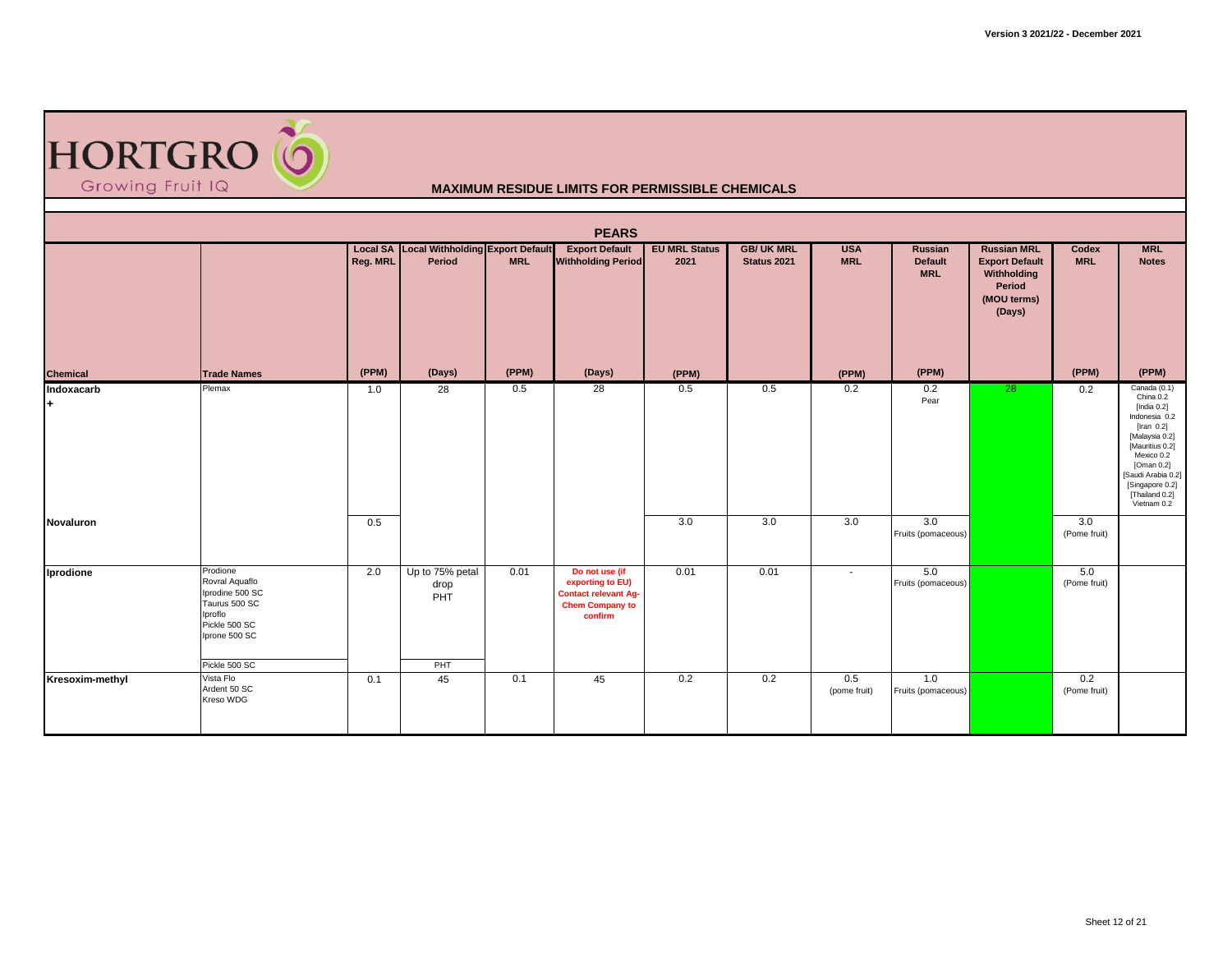

| <b>PEARS</b>                                                                                      |                                                                                                                                                                                                                                                                                                                                                                                                                                                                  |          |                                                            |            |                                                    |                              |                                  |                          |                                                 |                                                                                               |                                                                                |                                      |  |
|---------------------------------------------------------------------------------------------------|------------------------------------------------------------------------------------------------------------------------------------------------------------------------------------------------------------------------------------------------------------------------------------------------------------------------------------------------------------------------------------------------------------------------------------------------------------------|----------|------------------------------------------------------------|------------|----------------------------------------------------|------------------------------|----------------------------------|--------------------------|-------------------------------------------------|-----------------------------------------------------------------------------------------------|--------------------------------------------------------------------------------|--------------------------------------|--|
|                                                                                                   |                                                                                                                                                                                                                                                                                                                                                                                                                                                                  | Reg. MRL | <b>Local SA Local Withholding Export Default</b><br>Period | <b>MRL</b> | <b>Export Default</b><br><b>Withholding Period</b> | <b>EU MRL Status</b><br>2021 | <b>GB/ UK MRL</b><br>Status 2021 | <b>USA</b><br><b>MRL</b> | Russian<br><b>Default</b><br><b>MRL</b>         | <b>Russian MRL</b><br><b>Export Default</b><br>Withholding<br>Period<br>(MOU terms)<br>(Days) | Codex<br><b>MRL</b>                                                            | <b>MRL</b><br><b>Notes</b>           |  |
| <b>Chemical</b>                                                                                   | <b>Trade Names</b>                                                                                                                                                                                                                                                                                                                                                                                                                                               | (PPM)    | (Days)                                                     | (PPM)      | (Days)                                             | (PPM)                        |                                  | (PPM)                    | (PPM)                                           |                                                                                               | (PPM)                                                                          | (PPM)                                |  |
| Lambda-cyhalothrin                                                                                | Karate EC<br>Karate Zeon<br>Judo 50 EC<br>Lambda 50 EC<br>Lambda EC<br>Lamdex 5 EC<br>Lambada aquamul<br>Karate Zeon 10 CS<br>Karis 5 CS<br>Lamdex 5 CS                                                                                                                                                                                                                                                                                                          | 0.2      | 14                                                         | 0.08       | Contact relevant Ag-<br>Chem Company to<br>confirm | 0.08                         | 0.08                             | 0.3                      | 0.2<br>Fruits (pomaceous)                       | Contact relevant Ag-<br>Chem Company to<br>confirm                                            | 0.2<br>(Pome fruit, as<br>cyhalothrin,<br>including<br>lambda-<br>cyhalothrin) | Oman restricted<br>use               |  |
| Mancozeb<br>Note:<br>EU authorisation amendment/<br>possible related MRL<br>implications pending. | Dithane M-45 800 WP NT<br>Dithane M-45 800 WP<br>Dithane 750 WG Neotec<br>Newzeb 800 WP<br>Ventum 800 WP<br>Newzeb 750 WDG<br>Cozeb 800 WP<br>Mancozeb 800 WP (L9169)<br>Mancozeb 800 WP (L7381)<br>Vondozeb<br>Tsumeb<br>Villa Unizeb 800 WP<br>Tridex 800 WP<br>Multizeb 455 SC<br>Newzeb 455 SC<br>Unizeb 480 SC<br>Penncozeb WG<br>Pennfluid 420 SC<br>Farmag Mancozeb 800 WP<br>Mancozeb (L7352)<br>Tozeb Flo<br>Tozeb WP<br>Zenith 750 WG<br>Newzeb 480 SC | 3.0      | 14                                                         | 3.0        | 21                                                 | 5.0<br>(as $CS_2$ )          | 5.0                              | 0.6                      | 5.0<br>Fruits<br>(pomaceous), as<br>Dithiocarb. |                                                                                               | 5.0<br>(Pome fruit)<br>(Dithiocarb.)                                           | Mexico 0.6<br>Oman prohibited<br>use |  |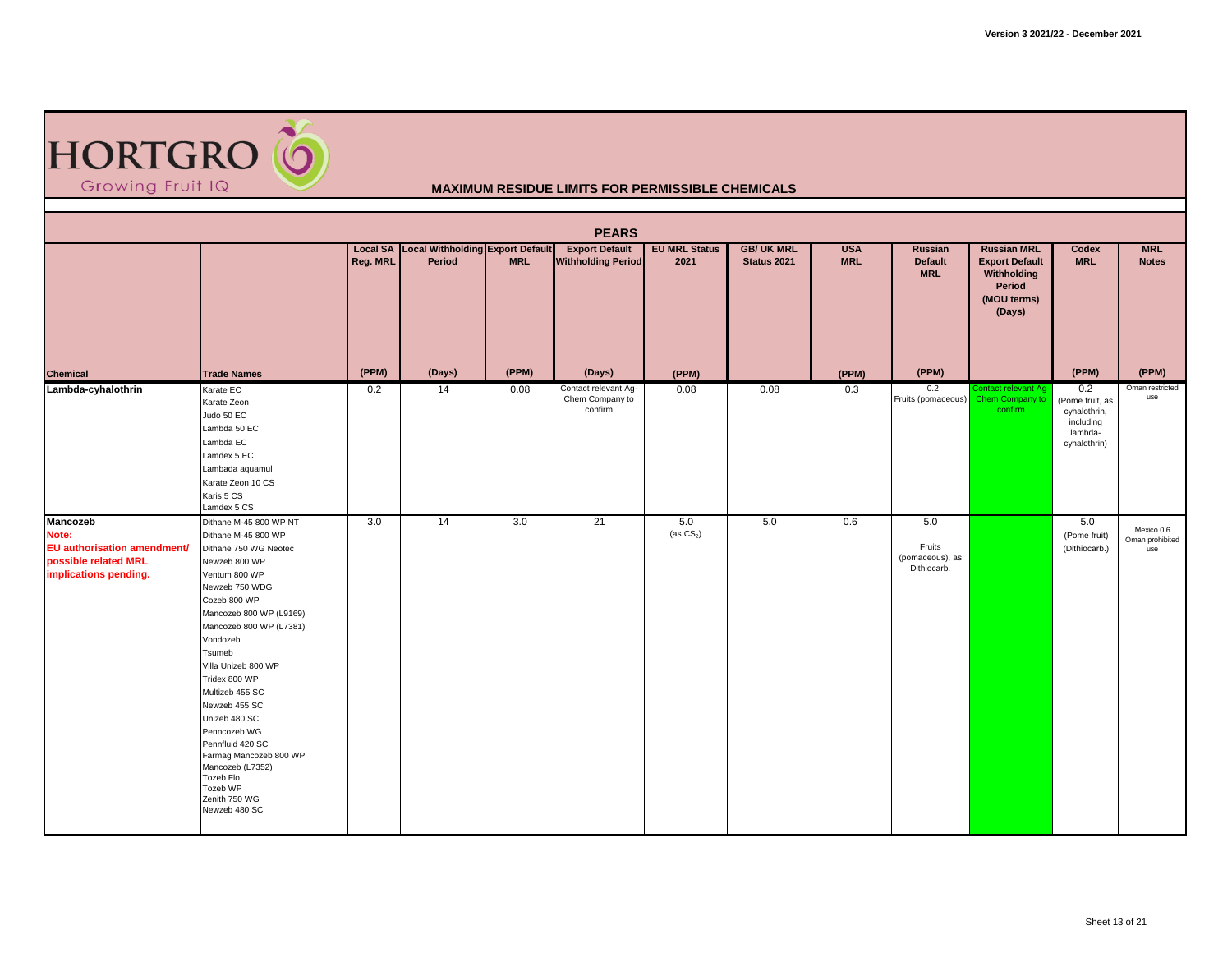

|                                    | <b>PEARS</b><br>Local SA Local Withholding Export Default                                                         |          |                                                |            |                                                                                                                                                                                                                                                             |                                                                       |                                  |                          |                                                  |                                                                                               |                                      |                                                                                         |  |  |
|------------------------------------|-------------------------------------------------------------------------------------------------------------------|----------|------------------------------------------------|------------|-------------------------------------------------------------------------------------------------------------------------------------------------------------------------------------------------------------------------------------------------------------|-----------------------------------------------------------------------|----------------------------------|--------------------------|--------------------------------------------------|-----------------------------------------------------------------------------------------------|--------------------------------------|-----------------------------------------------------------------------------------------|--|--|
|                                    |                                                                                                                   | Reg. MRL | Period                                         | <b>MRL</b> | <b>Export Default</b><br><b>Withholding Period</b>                                                                                                                                                                                                          | <b>EU MRL Status</b><br>2021                                          | <b>GB/ UK MRL</b><br>Status 2021 | <b>USA</b><br><b>MRL</b> | <b>Russian</b><br><b>Default</b><br><b>MRL</b>   | <b>Russian MRL</b><br><b>Export Default</b><br>Withholding<br>Period<br>(MOU terms)<br>(Days) | Codex<br><b>MRL</b>                  | <b>MRL</b><br><b>Notes</b>                                                              |  |  |
| <b>Chemical</b>                    | <b>Trade Names</b>                                                                                                | (PPM)    | (Days)                                         | (PPM)      | (Days)                                                                                                                                                                                                                                                      | (PPM)                                                                 |                                  | (PPM)                    | (PPM)                                            |                                                                                               | (PPM)                                | (PPM)                                                                                   |  |  |
| <b>Maneb</b>                       | Manager SC<br>Vandal<br>Mangle SC                                                                                 | 3.0      | 14                                             | 3.0        | 28                                                                                                                                                                                                                                                          | 5.0<br>(as $CS_2$ )                                                   | 5.0                              |                          | 5.0<br>Fruits<br>(pomaceous), as<br>Dithiocarb.) |                                                                                               | 5.0<br>(Pome fruit)<br>(Dithiocarb.) | Oman prohibited<br>use                                                                  |  |  |
| Mercaptothion/<br><b>Malathion</b> | Datathion EC<br>Mercaptothion 500 EC<br>Avi-Merkaptotoks WP<br>Fyfanon 440 EW<br>Harrier 500 EC<br>Insecto 500 EC | 2.0      | 10                                             | 0.02       | 28<br>Bait application ONLY<br>A maximum<br>concentration of<br>500ml/ 100l of a<br><b>500EC</b> mercaptothion<br>formulation may be<br>used in protein<br>hydrolysate spray<br>mixture with a<br>maximum spray<br>volume of 50 litres<br>water per hectare | 0.02                                                                  | 0.02                             | 8.0                      | 0.5<br>Fruits (pomaceous)                        |                                                                                               |                                      | Indonesia -<br>Malaysia (0.01)<br>Mauritius -<br>Singapore -<br>Thailand -<br>Vietnam - |  |  |
| <b>Metamitron</b>                  | Brevis 150 SC                                                                                                     | 0.01     | 56                                             | 0.01       | 56                                                                                                                                                                                                                                                          | 0.1                                                                   | 0.1                              | $\sim$                   | $\overline{\phantom{a}}$                         |                                                                                               | $\sim$                               |                                                                                         |  |  |
| Metarhizium anisopliae ICIPE<br>69 | Real Metarhizium                                                                                                  | $\sim$   | $\overline{0}$                                 | $\sim$     | $\mathbf 0$                                                                                                                                                                                                                                                 | $\sim$                                                                | $\sim$                           | Exp.                     | $\blacksquare$                                   |                                                                                               | $\sim$                               |                                                                                         |  |  |
| Methidathion                       | Methidathion 420 EC<br>Suprathion 420 EC<br>Arythion 420 EC                                                       | 0.3      | EC-dormant<br>application only<br><b>WP-21</b> | 0.03       | EC - Dormant<br>application only<br>WP- Up to 90%<br>petal fall                                                                                                                                                                                             | 0.03                                                                  | 0.03                             | $\sim$                   | 1.0<br>Fruits (pomaceous)                        |                                                                                               | 1.0                                  | Iran Banned<br>Mexico -<br>Oman prohibited<br>use                                       |  |  |
| Methoxyfenozide                    | Runner 240 SC<br>Marksman 240 SC<br>Walker 240 SC<br>Cohort 240 SC<br>Clarity                                     | 1.5      | 10<br>28                                       | 1.5        | 10<br>28                                                                                                                                                                                                                                                    | 2.0<br>(Unpublished Sante<br>10552/2021.<br>proposed new MRL<br>0.01) | 2.0                              | 2.0<br>(Pome fruit)      | $\blacksquare$                                   | 10 <sup>°</sup><br>28                                                                         | 2.0<br>(Pome fruit)                  |                                                                                         |  |  |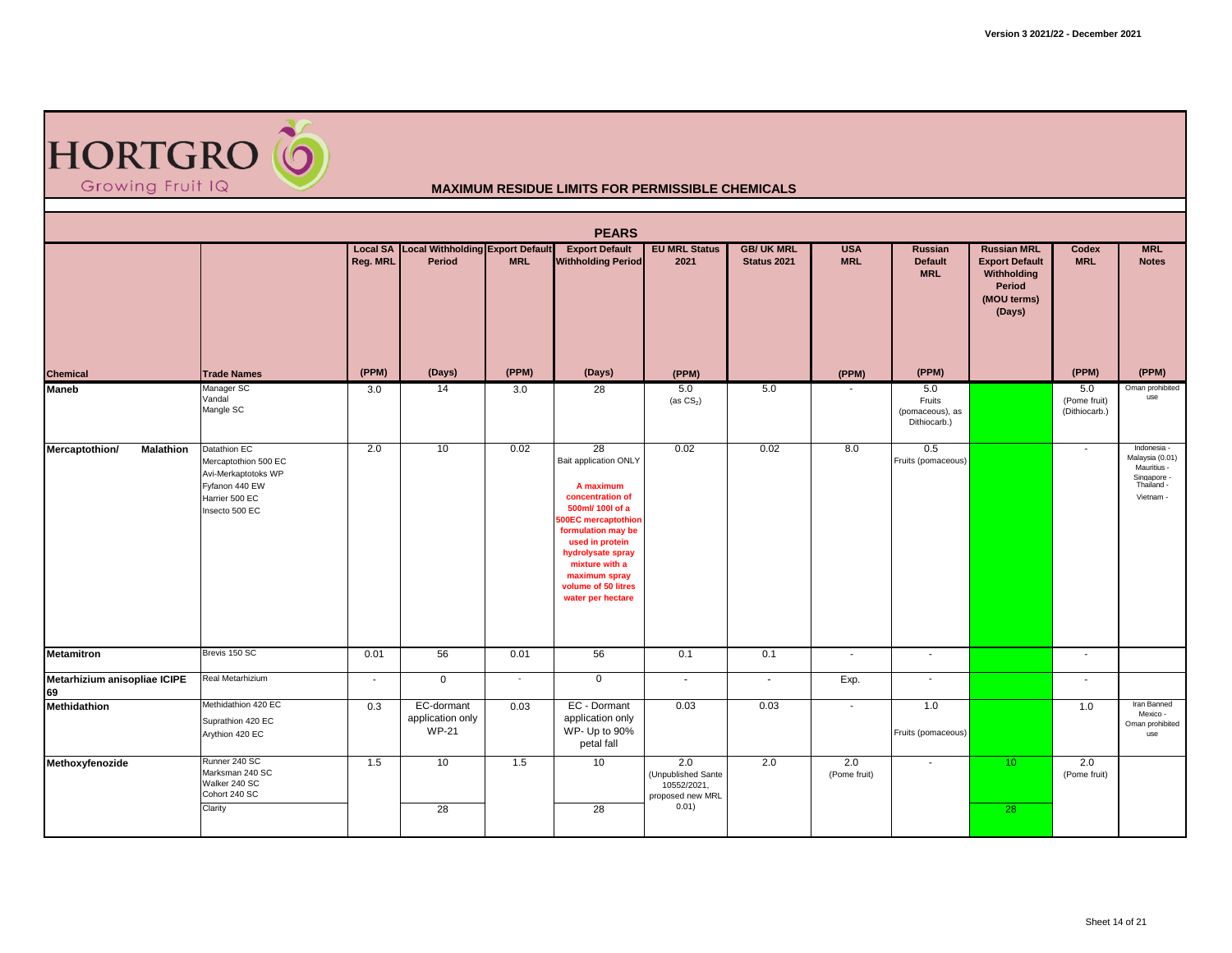

| <b>PEARS</b>            |                                                                                                   |          |                                                            |             |                                                                                                                  |                              |                                  |                          |                                                |                                                                                               |                          |                                                                                     |  |
|-------------------------|---------------------------------------------------------------------------------------------------|----------|------------------------------------------------------------|-------------|------------------------------------------------------------------------------------------------------------------|------------------------------|----------------------------------|--------------------------|------------------------------------------------|-----------------------------------------------------------------------------------------------|--------------------------|-------------------------------------------------------------------------------------|--|
|                         |                                                                                                   | Reg. MRL | <b>Local SA Local Withholding Export Default</b><br>Period | <b>MRL</b>  | <b>Export Default</b><br><b>Withholding Period</b>                                                               | <b>EU MRL Status</b><br>2021 | <b>GB/ UK MRL</b><br>Status 2021 | <b>USA</b><br><b>MRL</b> | <b>Russian</b><br><b>Default</b><br><b>MRL</b> | <b>Russian MRL</b><br><b>Export Default</b><br>Withholding<br>Period<br>(MOU terms)<br>(Days) | Codex<br><b>MRL</b>      | <b>MRL</b><br><b>Notes</b>                                                          |  |
| Chemical                | <b>Trade Names</b>                                                                                | (PPM)    | (Days)                                                     | (PPM)       | (Days)                                                                                                           | (PPM)                        |                                  | (PPM)                    | (PPM)                                          |                                                                                               | (PPM)                    | (PPM)                                                                               |  |
| <b>Methyl-Parathion</b> | Droper 450 CS<br>Penncap-M                                                                        | 0.01     | 60                                                         | $\leq 0.01$ | 60<br>Apply during first<br>codling moth<br>generation only. Max 3<br>applications not later<br>than 15 December | 0.01                         | 0.01                             | $\overline{\phantom{a}}$ | 0.2<br>Fruits (pomaceous)                      |                                                                                               | $\blacksquare$           | Iran Banned<br>Banned chemical<br>Vietnam MARD -<br>Circular 3/2016/TT-<br>BNNPTNT) |  |
| <b>Mineral oil</b>      | Ampron<br>Citrole 100<br>Citrole 60<br><b>Budbreak</b><br>CROPCHEM 86% Winter oil<br>Opron        | $\sim$   | Dormant<br>application only                                | $\leq 0.01$ | Dormant<br>application only                                                                                      | $\overline{\phantom{a}}$     | $\overline{\phantom{a}}$         | $\overline{\phantom{a}}$ | $\overline{\phantom{a}}$                       |                                                                                               | $\overline{\phantom{a}}$ |                                                                                     |  |
| Myclobutanil            | Rally 200 EW<br>Validus                                                                           | 0.2      | 14                                                         | 0.2         | 14                                                                                                               | 0.6                          | 0.6                              | $\sim$                   | 0.5<br>Pomaceous fruits                        |                                                                                               | 0.6<br>(Pome fruit)      |                                                                                     |  |
| Novaluron               | Rimon 10 EC<br>React 100 EC<br>Rizon 100 EC                                                       | 0.5      | 84<br>Single application,<br>before 75% petal fall         | 0.5         | 84<br>Single application,<br>before 75% petal fall                                                               | 3.0                          | 3.0                              | 3.0<br>(Pome fruit)      | 3.0<br>Fruits (pomaceous)                      |                                                                                               | 3.0<br>(Pome fruit)      |                                                                                     |  |
| Penconazole             | Topaz 200 EW<br>Excalibur 200 EW<br>Pencomax 200 EW<br>Captain<br>Avert 200 EW<br>Palette® 200 EW | 0.1      | 14                                                         | 0.1         | 14                                                                                                               | 0.15                         | 0.15                             | $\overline{\phantom{a}}$ | 0.2<br>Fruits (pomaceous)                      |                                                                                               | 0.1                      |                                                                                     |  |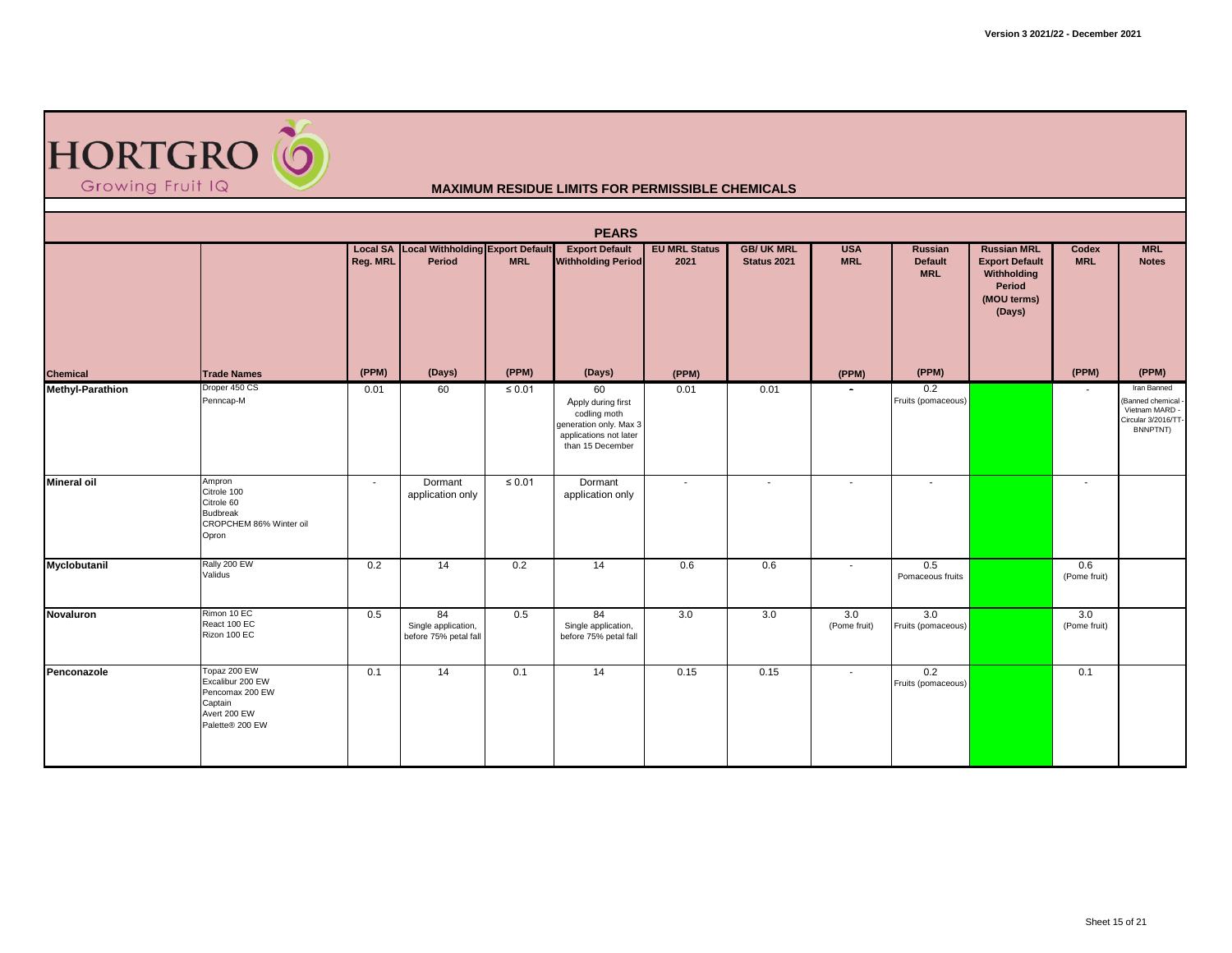

| <b>PEARS</b>         |                                                        |          |                                                            |             |                                                    |                              |                                 |                          |                                         |                                                                                               |                          |                                                                                                                                                        |  |
|----------------------|--------------------------------------------------------|----------|------------------------------------------------------------|-------------|----------------------------------------------------|------------------------------|---------------------------------|--------------------------|-----------------------------------------|-----------------------------------------------------------------------------------------------|--------------------------|--------------------------------------------------------------------------------------------------------------------------------------------------------|--|
|                      |                                                        | Reg. MRL | <b>Local SA</b> Local Withholding Export Default<br>Period | <b>MRL</b>  | <b>Export Default</b><br><b>Withholding Period</b> | <b>EU MRL Status</b><br>2021 | <b>GB/UK MRL</b><br>Status 2021 | <b>USA</b><br><b>MRL</b> | Russian<br><b>Default</b><br><b>MRL</b> | <b>Russian MRL</b><br><b>Export Default</b><br>Withholding<br>Period<br>(MOU terms)<br>(Days) | Codex<br><b>MRL</b>      | <b>MRL</b><br><b>Notes</b>                                                                                                                             |  |
| <b>Chemical</b>      | <b>Trade Names</b>                                     | (PPM)    | (Days)                                                     | (PPM)       | (Days)                                             | (PPM)                        |                                 | (PPM)                    | (PPM)                                   |                                                                                               | (PPM)                    | (PPM)                                                                                                                                                  |  |
| Penconazole<br>l+    | Ethos 275 $EC^*$<br>Venture 275 EC*<br>Quantum 257 EC* | 0.1      | 14<br>Max. 4 applications                                  | 0.1         | 28<br>Max. 4 applications                          | 0.15                         | 0.15                            |                          | 0.2<br>Fruits (pomaceous)               |                                                                                               | 0.1                      |                                                                                                                                                        |  |
| Difenoconazole       |                                                        | 0.2      |                                                            | 0.2         |                                                    | 0.8                          | 0.8                             | 5.0<br>(Pome fruit)      | 1.0<br>Fruits (pomaceous)               |                                                                                               | 4.0<br>(Pome fruit)      | Canada (0.1)                                                                                                                                           |  |
| Procymidone          | <b>Hit 500 SC</b>                                      | 0.05     | Not after blossom                                          | ≤ $0.01$    | Not later than 75%<br>petal drop                   | 0.01                         | 0.01                            | $\sim$                   | 1.0<br>Fruits (pomaceous)               |                                                                                               | $\sim$                   |                                                                                                                                                        |  |
| Propargite           | Omite 30 WSB                                           | 0.05     | PHT<br>On trees                                            | 0.01        | PHT<br>On trees                                    | 0.01                         | 0.01                            | $\sim$                   | 3.0<br>Fruits (pomaceous)               |                                                                                               | $\overline{\phantom{a}}$ | Oman prohibited<br>use                                                                                                                                 |  |
| <b>Prothiofos</b>    | Tokuthion <sup>®</sup> 960 EC                          | 0.05     | <b>FST</b>                                                 | $\leq 0.01$ | Use before green<br>tip                            | 0.01                         | $\blacksquare$                  | $\sim$                   | $\sim$                                  |                                                                                               | $\sim$                   |                                                                                                                                                        |  |
| Pyraclostrobin<br>l+ | Maccani                                                | 0.02     | $\overline{28}$                                            | 0.02        | 28                                                 | 0.5                          | 0.5                             | 1.5<br>(Pome fruit)      | 0.5<br>Fruits (pomaceous)               |                                                                                               | 0.7<br>Pome fruit        |                                                                                                                                                        |  |
| <b>Dithianon</b>     |                                                        | 2.0      |                                                            | 2.0         |                                                    | 3.0                          | 3.0                             | 5.0                      | 5.0<br>Fruits (pomaceous)               |                                                                                               | 1.0<br>(Pome fruit)      | [India $1.0$ ]<br>[Indonesia 1.0]<br>[Iran 1.0]<br>[Malaysia 1.0]<br>[Oman 1.0]<br>[Singapore 1.0]<br>Switzerland 0.3<br>[Thailand 1.0]<br>Vietnam 1.0 |  |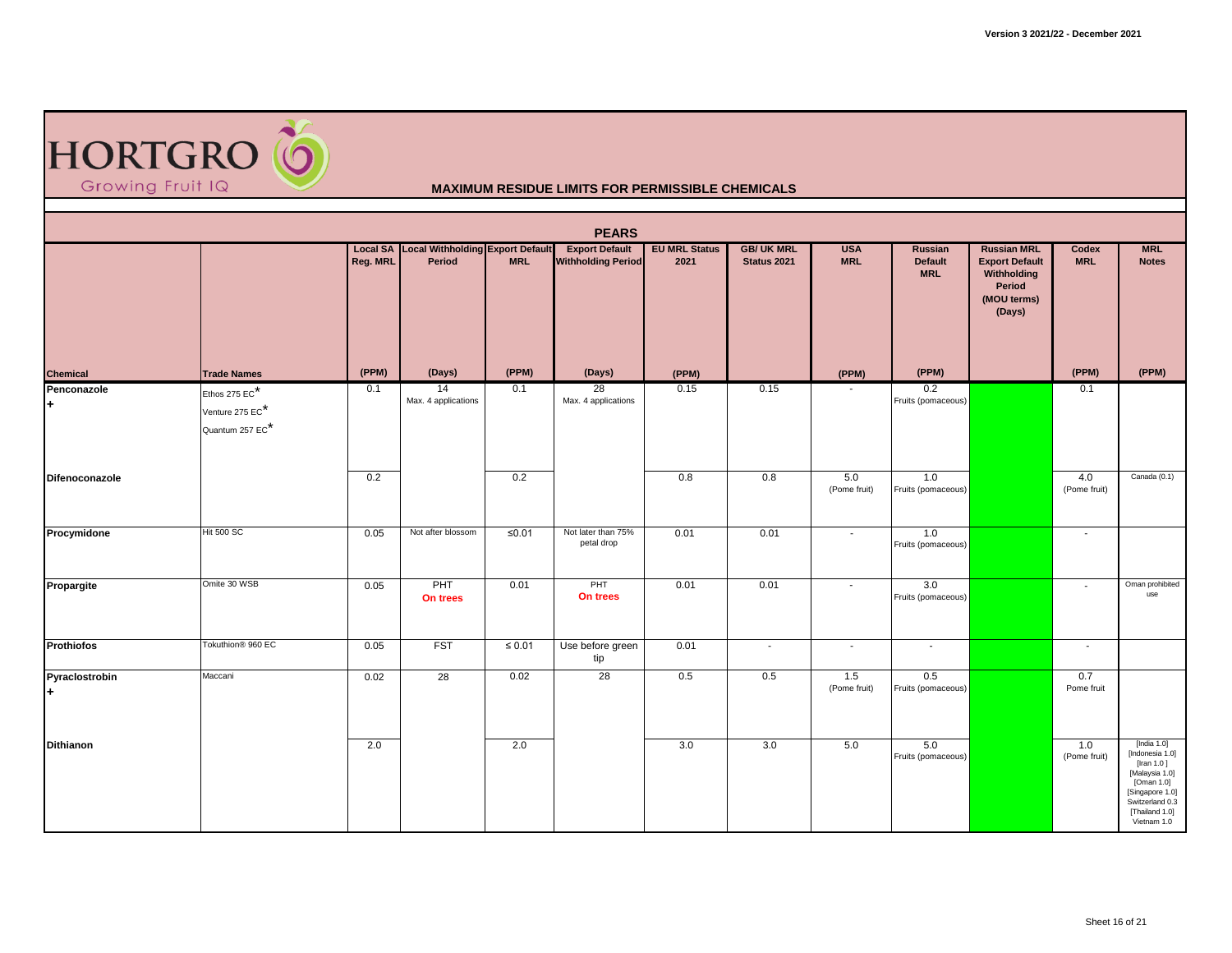

|                    |                                                                                                                            |          |                                                     |            | <b>PEARS</b>                                       |                              |                                  |                          |                                         |                                                                                               |                      |                                                                                                                                                     |
|--------------------|----------------------------------------------------------------------------------------------------------------------------|----------|-----------------------------------------------------|------------|----------------------------------------------------|------------------------------|----------------------------------|--------------------------|-----------------------------------------|-----------------------------------------------------------------------------------------------|----------------------|-----------------------------------------------------------------------------------------------------------------------------------------------------|
|                    |                                                                                                                            | Reg. MRL | Local SA Local Withholding Export Default<br>Period | <b>MRL</b> | <b>Export Default</b><br><b>Withholding Period</b> | <b>EU MRL Status</b><br>2021 | <b>GB/ UK MRL</b><br>Status 2021 | <b>USA</b><br><b>MRL</b> | Russian<br><b>Default</b><br><b>MRL</b> | <b>Russian MRL</b><br><b>Export Default</b><br>Withholding<br>Period<br>(MOU terms)<br>(Days) | Codex<br><b>MRL</b>  | <b>MRL</b><br><b>Notes</b>                                                                                                                          |
| <b>Chemical</b>    | <b>Trade Names</b>                                                                                                         | (PPM)    | (Days)                                              | (PPM)      | (Days)                                             | (PPM)                        |                                  | (PPM)                    | (PPM)                                   |                                                                                               | (PPM)                | (PPM)                                                                                                                                               |
| Pyrimethanil       | Protector 400 SC<br>ecoFOG-160 (post harvest<br>thermofogging)<br>Botrynil (post harvest treatment only)<br>Support 400 SC | 5.0      | $\mathbf 0$<br>35                                   | 5.0        | $\mathbf 0$<br>35                                  | 15.0                         | 15.0                             | 15.0                     | 7.0<br>Fruits (pomaceous)               |                                                                                               | 15.0<br>(Pome fruit) | China 1.0                                                                                                                                           |
|                    | Source 400 SC                                                                                                              |          |                                                     |            |                                                    |                              |                                  |                          |                                         |                                                                                               |                      |                                                                                                                                                     |
| Pyrimethanil       | Pyrinon 500 SC<br>Dinil 500 SC                                                                                             | 5.0      | 21                                                  | 5.0        | 21                                                 | 15.0                         | 15.0                             | 15.0                     | 7.0<br>Fruits (pomaceous)               |                                                                                               | 15.0<br>(Pome fruit) | China 1.0                                                                                                                                           |
| <b>Dithianon</b>   |                                                                                                                            | 2.0      |                                                     | 2.0        |                                                    | 3.0                          | 3.0                              | 5.0                      | 5.0<br>Fruits (pomaceous)               |                                                                                               | 1.0<br>(Pome fruit)  | [India 1.0]<br>[Indonesia 1.0]<br>[Iran 1.0]<br>[Malaysia 1.0]<br>[Oman 1.0]<br>[Singapore 1.0]<br>Switzerland 0.3<br>[Thailand 1.0]<br>Vietnam 1.0 |
| Pyrimethanil<br>l+ | Flint Star<br>Filum 520 SC<br>Fission 520 SC                                                                               | 5.0      | 35                                                  | 5.0        | 35                                                 | 15.0                         | 15.0                             | 15.0                     | 7.0<br>Fruits (pomaceous)               |                                                                                               | 15.0<br>(Pome fruit) | China 1.0                                                                                                                                           |
| Trifloxystrobin    |                                                                                                                            | 0.1      |                                                     | 0.1        |                                                    | 0.7                          | 0.7                              | 0.5<br>(Pome fruit)      | 0.5<br>Fruits (pomaceous)               |                                                                                               | 0.7<br>(Pome fruit)  |                                                                                                                                                     |
| Soybean oil        | Mprove Oil                                                                                                                 | $\sim$   | Dormant<br>application only                         | $\sim$     | Dormant<br>application only                        | 0.01                         | $\overline{\phantom{a}}$         | Exp.                     | $\sim$                                  |                                                                                               | $\sim$               |                                                                                                                                                     |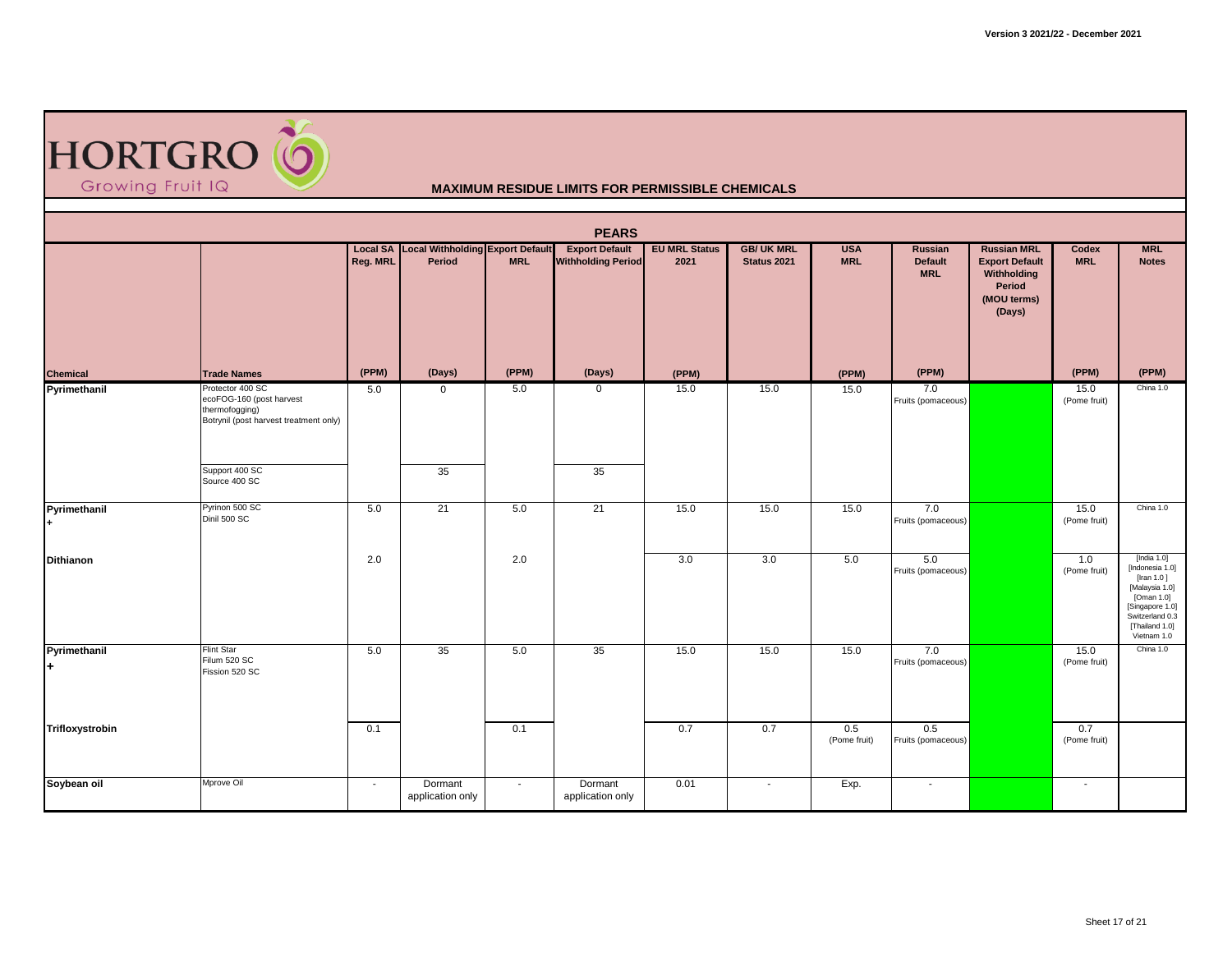

|                       | <b>PEARS</b>                                     |          |                                                     |            |                                                    |                                                                                   |                                  |                          |                                         |                                                                                               |                          |                            |  |  |
|-----------------------|--------------------------------------------------|----------|-----------------------------------------------------|------------|----------------------------------------------------|-----------------------------------------------------------------------------------|----------------------------------|--------------------------|-----------------------------------------|-----------------------------------------------------------------------------------------------|--------------------------|----------------------------|--|--|
|                       |                                                  | Reg. MRL | Local SA Local Withholding Export Default<br>Period | <b>MRL</b> | <b>Export Default</b><br><b>Withholding Period</b> | <b>EU MRL Status</b><br>2021                                                      | <b>GB/ UK MRL</b><br>Status 2021 | <b>USA</b><br><b>MRL</b> | <b>Russian</b><br>Default<br><b>MRL</b> | <b>Russian MRL</b><br><b>Export Default</b><br>Withholding<br>Period<br>(MOU terms)<br>(Days) | Codex<br><b>MRL</b>      | <b>MRL</b><br><b>Notes</b> |  |  |
| <b>Chemical</b>       | <b>Trade Names</b>                               | (PPM)    | (Days)                                              | (PPM)      | (Days)                                             | (PPM)                                                                             |                                  | (PPM)                    | (PPM)                                   |                                                                                               | (PPM)                    | (PPM)                      |  |  |
| Spinetoram            | Delegate 250 WG                                  | 0.05     | 7                                                   | 0.05       | $\overline{7}$                                     | 0.2<br>EU MRL 0.15 from<br>27/01/2022 EU<br>Commission<br>Regulation<br>2021/1110 | 0.2                              | 0.2<br>(Pome fruit)      | 0.05<br>Fruits (pomaceous)              |                                                                                               | 0.05<br>(Pome fruit)     |                            |  |  |
| Spinetoram<br>l÷.     | Elevate 360 C                                    | 0.05     | $\overline{7}$                                      | 0.05       | $\overline{7}$                                     | 0.2<br>EU MRL 0.15 from<br>27/01/2022 EU<br>Commission<br>Regulation<br>2021/1110 | 0.2                              | 0.2<br>(Pome fruit)      | 0.05<br>Fruits (pomaceous)              |                                                                                               | 0.05<br>(Pome fruit)     |                            |  |  |
| Methoxyfenozide       |                                                  | 1.5      |                                                     |            |                                                    | 2.0<br>(Unpublished Sante<br>10552/2021,<br>proposed new MRL<br>0.01)             | 2.0                              | 2.0                      | $\overline{\phantom{a}}$                |                                                                                               | 2.0<br>(Pome fruit)      |                            |  |  |
| <b>Spinosad</b>       | Tracer 480 SC<br>Entrust Naturalyte 800 WP       | 0.01     | 14                                                  | 0.01       | 21<br>Max. 4 applications                          | 0.3                                                                               | 0.3                              | 0.2<br>(Pome fruit)      | 0.1<br>Fruits (pomaceous)               |                                                                                               | $\overline{\phantom{a}}$ |                            |  |  |
|                       | <b>GF-120 NF</b>                                 |          | $\mathbf 0$                                         |            | $\overline{0}$<br>Multiple bait<br>applications    |                                                                                   |                                  |                          |                                         |                                                                                               |                          |                            |  |  |
|                       | FF 240 FRUIT FLY BAIT<br>Cura Fly Fruit Fly Bait |          | $\overline{1}$                                      |            | $\mathbf{1}$                                       |                                                                                   |                                  |                          |                                         |                                                                                               |                          |                            |  |  |
| Spinosad              | <b>STATIC Spinosad ME</b>                        | 0.01     | $\overline{1}$                                      | 0.01       | $\mathbf{1}$                                       | 0.3                                                                               | 0.3                              | 0.2<br>(Pome fruit)      | 0.1<br>Fruits (pomaceous)               |                                                                                               | $\overline{\phantom{a}}$ |                            |  |  |
| <b>Methyl eugenol</b> |                                                  | $\sim$   |                                                     | $\sim$     |                                                    | No MRL required                                                                   | $\cdot$                          | Exp.                     | $\sim$                                  |                                                                                               |                          |                            |  |  |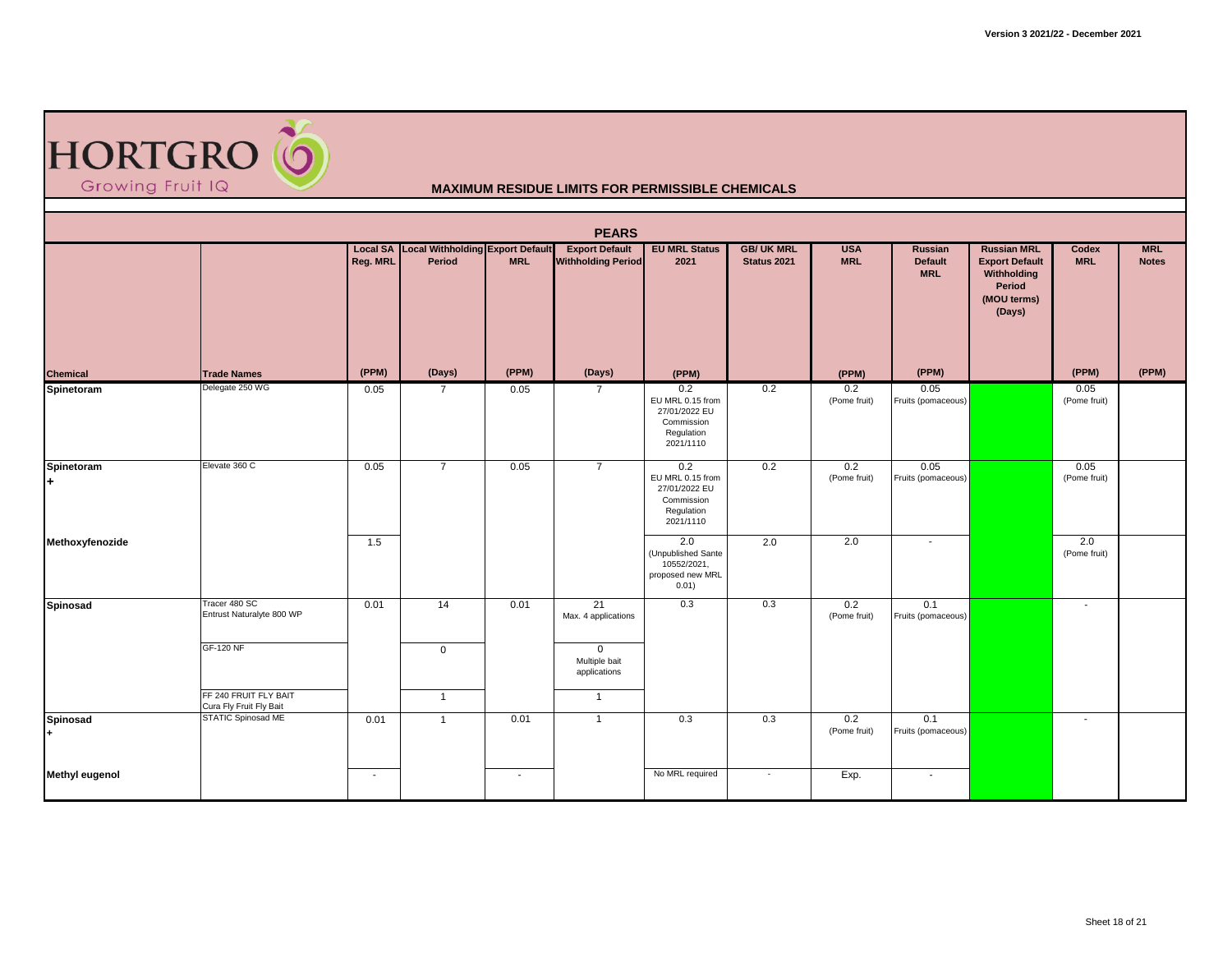

|                       | <b>PEARS</b>                                                                                                                                                                                                                                                 |          |                                                     |            |                                                    |                              |                                 |                          |                                  |                                                                                               |                          |                                                                                                                                                                    |  |  |  |
|-----------------------|--------------------------------------------------------------------------------------------------------------------------------------------------------------------------------------------------------------------------------------------------------------|----------|-----------------------------------------------------|------------|----------------------------------------------------|------------------------------|---------------------------------|--------------------------|----------------------------------|-----------------------------------------------------------------------------------------------|--------------------------|--------------------------------------------------------------------------------------------------------------------------------------------------------------------|--|--|--|
|                       |                                                                                                                                                                                                                                                              | Reg. MRL | Local SA Local Withholding Export Default<br>Period | <b>MRL</b> | <b>Export Default</b><br><b>Withholding Period</b> | <b>EU MRL Status</b><br>2021 | <b>GB/UK MRL</b><br>Status 2021 | <b>USA</b><br><b>MRL</b> | Russian<br>Default<br><b>MRL</b> | <b>Russian MRL</b><br><b>Export Default</b><br>Withholding<br>Period<br>(MOU terms)<br>(Days) | Codex<br><b>MRL</b>      | <b>MRL</b><br><b>Notes</b>                                                                                                                                         |  |  |  |
| <b>Chemical</b>       | <b>Trade Names</b>                                                                                                                                                                                                                                           | (PPM)    | (Days)                                              | (PPM)      | (Days)                                             | (PPM)                        |                                 | (PPM)                    | (PPM)                            |                                                                                               | (PPM)                    | (PPM)                                                                                                                                                              |  |  |  |
| <b>Sulfoxaflor</b>    | Closer 240 SC                                                                                                                                                                                                                                                | 0.3      | $\overline{7}$                                      | 0.3        | $\overline{7}$                                     | 0.4                          | 0.4                             | 0.5<br>(Pome fruit)      | $\sim$                           |                                                                                               | 0.3<br>(Pome fruit)      | Switzerland -                                                                                                                                                      |  |  |  |
| <b>Sulphur</b>        | Kumulus WG<br>Thiovit Jet<br>Flowable Sulphur<br>Lime Sulphur Liquid Concentrate<br>Cosavet<br>Dusting sulphur<br>Striker<br>Ciplapol S 320<br>Striker SC<br>Microthiol Special<br>Sulfomaxx<br>SulfoPlus<br>Sulfostar<br>Sulphur 800 WDG<br><b>Tosul WG</b> | 50.0     | $\overline{0}$                                      | 50.0       | $\mathbf{0}$                                       | No MRL required              | No MRL required                 | Exp.                     | RNR (Exp.)                       |                                                                                               | $\overline{\phantom{a}}$ | Canada -<br>China -<br>India -<br>Indonesia -<br>Iran -<br>Mauritius -<br>Oman-<br>Singapore -<br>Vietnam -                                                        |  |  |  |
| <b>Taufluvalinate</b> | Klartan 240 EW<br>Klaxon 240 EW                                                                                                                                                                                                                              | 0.05     | 60                                                  | 0.05       | 60                                                 | 0.3                          | 0.3                             | $\overline{\phantom{a}}$ | 0.2<br>Fruits (pomaceous)        |                                                                                               | $\sim$                   | China -<br>Hong Kong -<br>India -<br>Indonesia -<br>Iran -<br>Malaysia (0.01)<br>Mauritius -<br>Mexico -<br>Saudi Arabia<br>Singapore -<br>Thailand -<br>Vietnam - |  |  |  |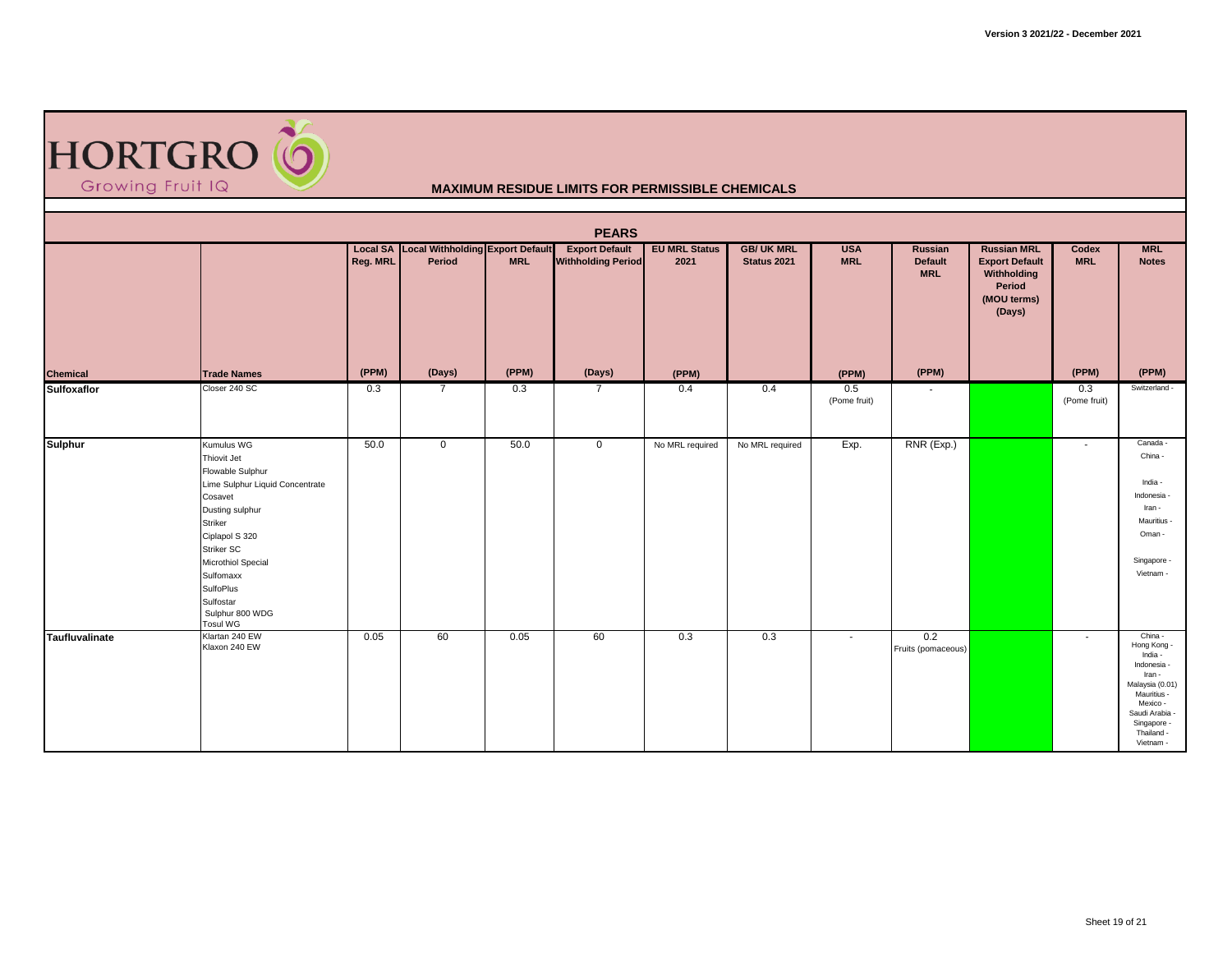

| <b>PEARS</b>                                                                                                |                                                                                                  |                             |                                                   |                          |                                                                |                                                                                                                  |                                  |                          |                                                |                                                                                               |                                      |                                                                                                                                                               |  |
|-------------------------------------------------------------------------------------------------------------|--------------------------------------------------------------------------------------------------|-----------------------------|---------------------------------------------------|--------------------------|----------------------------------------------------------------|------------------------------------------------------------------------------------------------------------------|----------------------------------|--------------------------|------------------------------------------------|-----------------------------------------------------------------------------------------------|--------------------------------------|---------------------------------------------------------------------------------------------------------------------------------------------------------------|--|
|                                                                                                             |                                                                                                  | <b>Local SA</b><br>Reg. MRL | <b>Local Withholding Export Default</b><br>Period | <b>MRL</b>               | <b>Export Default</b><br><b>Withholding Period</b>             | <b>EU MRL Status</b><br>2021                                                                                     | <b>GB/ UK MRL</b><br>Status 2021 | <b>USA</b><br><b>MRL</b> | <b>Russian</b><br><b>Default</b><br><b>MRL</b> | <b>Russian MRL</b><br><b>Export Default</b><br>Withholding<br>Period<br>(MOU terms)<br>(Days) | Codex<br><b>MRL</b>                  | <b>MRL</b><br><b>Notes</b>                                                                                                                                    |  |
| <b>Chemical</b>                                                                                             | <b>Trade Names</b>                                                                               | (PPM)                       | (Days)                                            | (PPM)                    | (Days)                                                         | (PPM)                                                                                                            |                                  | (PPM)                    | (PPM)                                          |                                                                                               | (PPM)                                | (PPM)                                                                                                                                                         |  |
| Thiabendazole                                                                                               | ICA-Thiabendazole 500 SC<br>Thiazole 500 SC<br>Thiabendazole 500 SC                              | 6.0                         | PHT                                               | 4.0                      | PHT<br>Do not use on fruit,<br>which is destined for<br>export | 4.0                                                                                                              | 4.0                              | 5.0                      | $\overline{\phantom{a}}$                       | Contact relevent Ag-<br>chem company to<br>confirm                                            | 3.0<br>(Pome fruit)                  | China 3.0<br>Hong Kong 3.0<br>[India 3.0]<br>[Indonesia 3.0]<br>[Iran 3.0]<br>[Malaysia 3.0]<br>[Oman 3.0]<br>Saudi Arabia 3.0<br>Thailand 0.1<br>Vietnam 3.0 |  |
| <b>Thiacloprid</b><br>Note:<br>EU authorisation amendment/<br>possible related MRL<br>implications pending. | Calypso<br>Topstar<br>Ag-Thiacloprid 480 SC<br>Compare 480 SC<br>Consult 480 SC<br>Tallon 480 SC | 1.0                         | 14                                                | 0.3                      | 28<br>(Max. 4 sprays)                                          | 0.3                                                                                                              | 0.3                              | 0.3<br>(Pome fruit)      | 0.7<br>Fruits (pomaceous)                      |                                                                                               | 0.7<br>(Pome fruit)                  |                                                                                                                                                               |  |
| Thidiazuron                                                                                                 | Lift                                                                                             | $\overline{\phantom{a}}$    | Dormant<br>application only                       | 0.01                     | Dormant<br>application only                                    | 0.01                                                                                                             | $\sim$                           | $\sim$                   | $\blacksquare$                                 | <b>Dormant</b> application<br>only                                                            | $\sim$                               |                                                                                                                                                               |  |
| Thiram                                                                                                      | Ag-Thiram 800 WP<br>Ram 75 WP                                                                    | 3.0                         | 14                                                | 3.0                      | 14                                                             | 5.0<br>(as CS2/ or as<br>thiram)<br>(Unpublished Sante<br>10552/2021,<br>proposed new MRL<br>$0.05 - as Thiram)$ | 5.0<br>(as CS2/ or as<br>thiram) | $\blacksquare$           | 5.0<br>Pomaceous fruit                         |                                                                                               | 5.0<br>(Pome fruit)<br>(Dithiocarb.) | Iran $2.0$<br>Oman restricted<br>use                                                                                                                          |  |
| Trichoderma asperellum<br><b>TRC900</b>                                                                     | Real Trichoderma                                                                                 | $\overline{\phantom{a}}$    | $\mathbf 0$                                       | $\overline{\phantom{a}}$ | $\mathbf 0$                                                    | No MRL required                                                                                                  | No MRL required                  | Exp.                     | ٠                                              |                                                                                               |                                      |                                                                                                                                                               |  |
| Trifloxystrobin<br>*also refer to Pyrimethanil                                                              | Flint Star*<br>Connect 500 WDG<br>Unite 500 WDG<br>Aztec 500 SC                                  | 0.1                         | 14                                                | 0.1                      | 14<br>(Max. 3 sprays)                                          | 0.7                                                                                                              | 0.7                              | 0.5<br>(Pome fruit)      | 0.5<br>Fruits (pomaceous)                      |                                                                                               | 0.7<br>(Pome fruit)                  |                                                                                                                                                               |  |